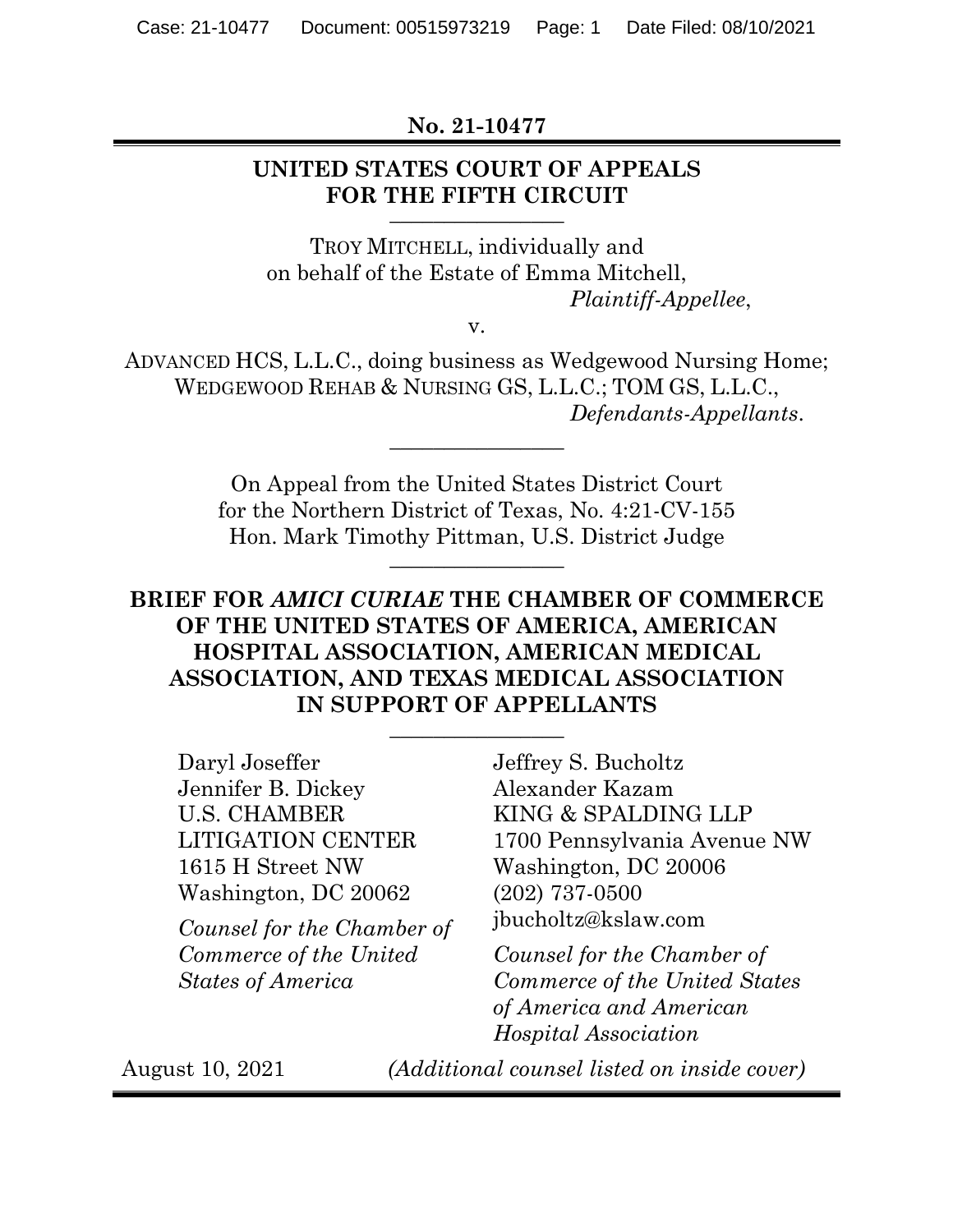Leonard A. Nelson AMERICAN MEDICAL ASSOCIATION Office of General Counsel 330 N. Wabash Avenue Chicago, IL 60611

*Counsel for American Medical Association and Texas Medical Association* Geoffrey M. Drake KING & SPALDING LLP 1180 Peachtree Street NE Atlanta, GA 30309

*Counsel for the Chamber of Commerce of the United States of America and American Hospital Association*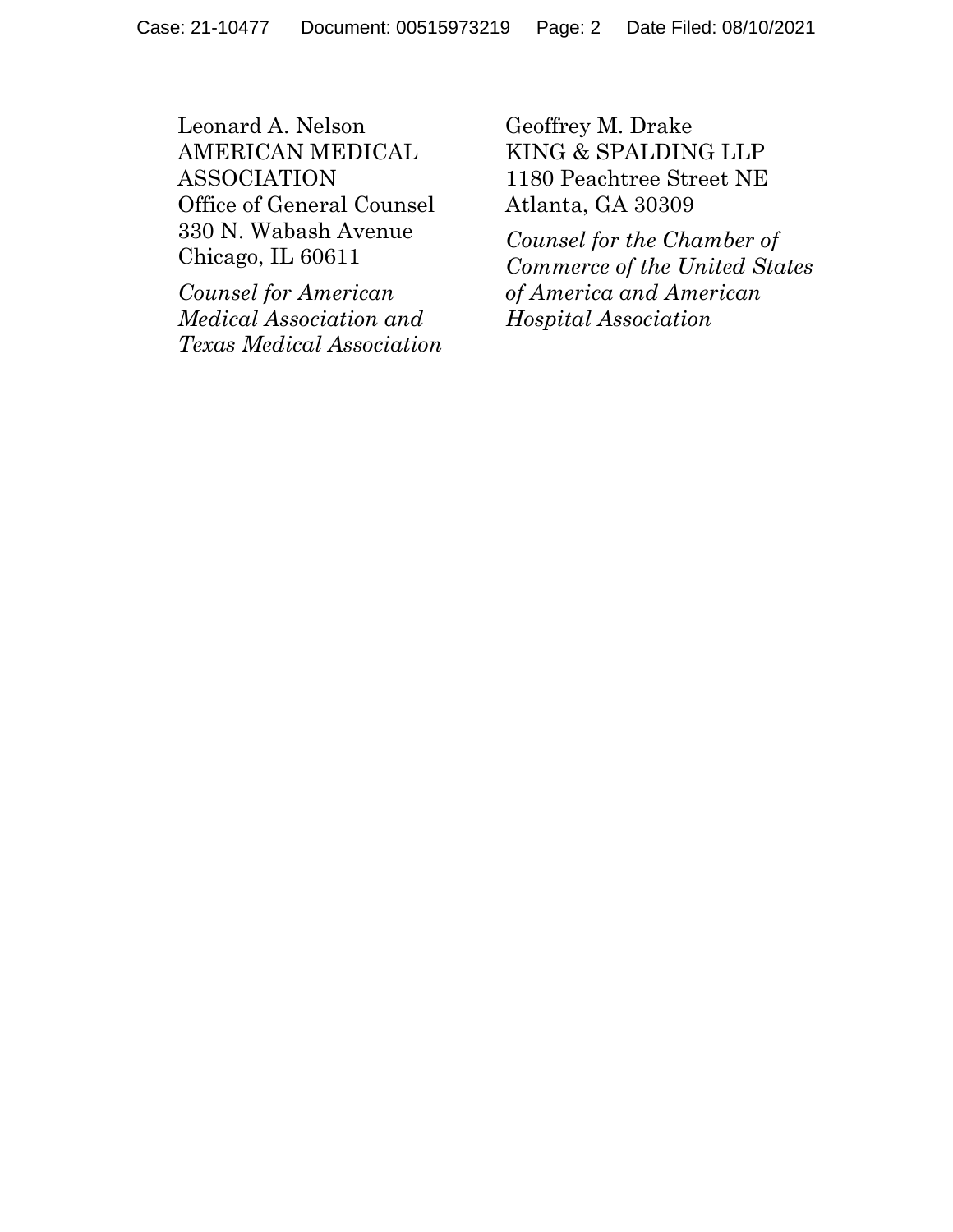### **CERTIFICATE OF INTERESTED PERSONS**

<span id="page-2-0"></span>The undersigned counsel of record for *amicus curiae* certifies that the following listed persons and entities as described in the fourth sentence of Fifth Circuit Rule 28.2.1, in addition to those listed in the Appellants' Certificate of Interested Persons, have an interest in the outcome of this case. These representations are made in order that the judges of this Court may evaluate possible disqualification or recusal.

*Amici***:** The Chamber of Commerce of the United States of America ("Chamber") is a non-profit, tax-exempt organization incorporated in the District of Columbia. The Chamber has no parent company, and no publicly held company has 10% or greater ownership in the Chamber.

The American Hospital Association ("AHA") is a non-profit, taxexempt organization incorporated in the state of Illinois. AHA has no parent company, and no publicly held company has 10% or greater ownership in the AHA.

The American Medical Association ("AMA") is a non-profit, taxexempt organization incorporated in the state of Illinois. AMA has no parent company, and no publicly held company has 10% or greater ownership in the AMA.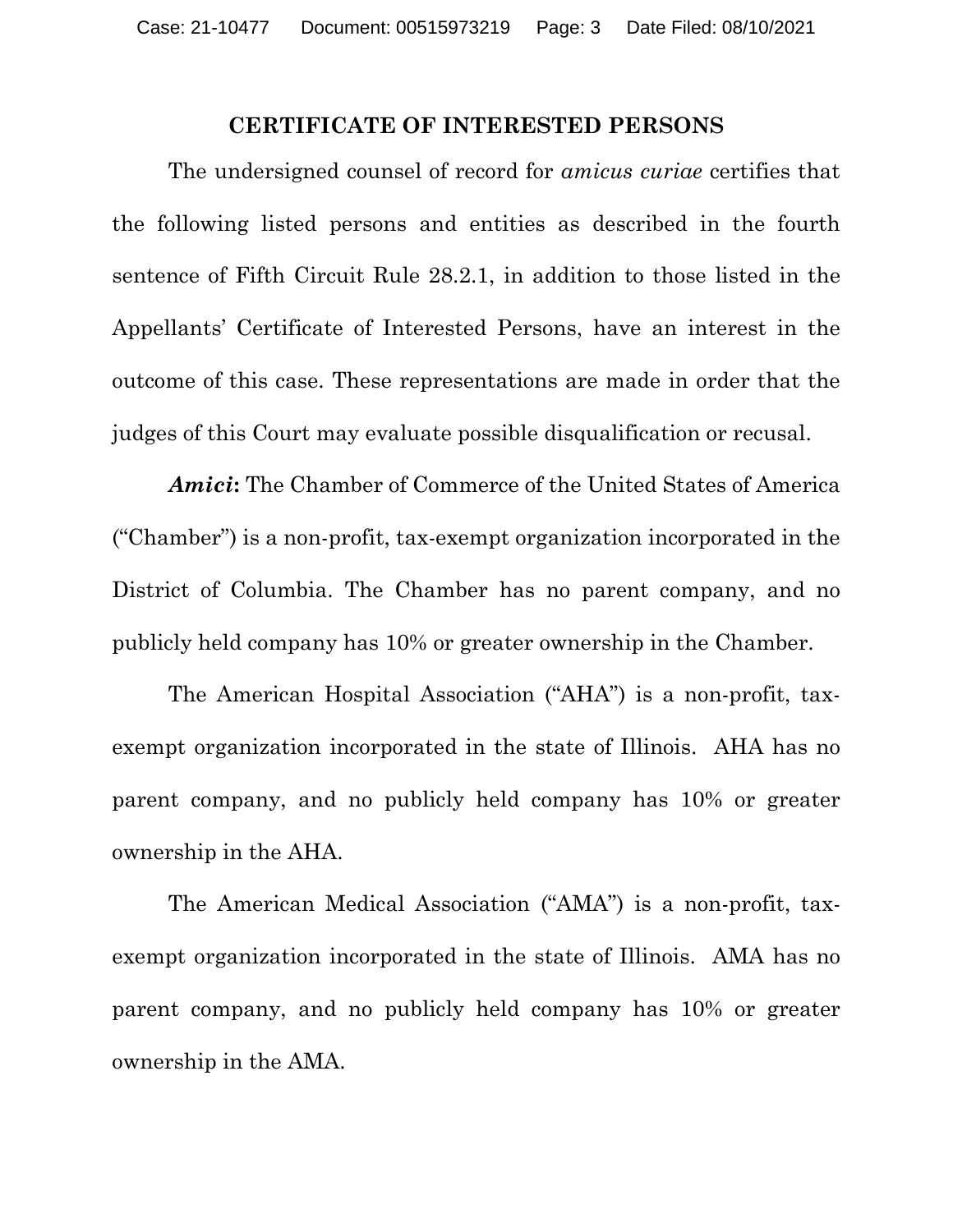The Texas Medical Association ("TMA") is a non-profit, tax-exempt organization incorporated in the state of Texas. TMA has no parent company, and no publicly held company has 10% or greater ownership in the TMA.

*Counsel for Amici*: Jeffrey S. Bucholtz, Geoffrey M. Drake, and Alexander Kazam, all of King & Spalding LLP; Daryl Joseffer and Jennifer B. Dickey of the Chamber of Commerce of the United States of America; Leonard A. Nelson of the American Medical Association and the Texas Medical Association.

Date: August 10, 2021

*s/Jeffrey S. Bucholtz* Jeffrey S. Bucholtz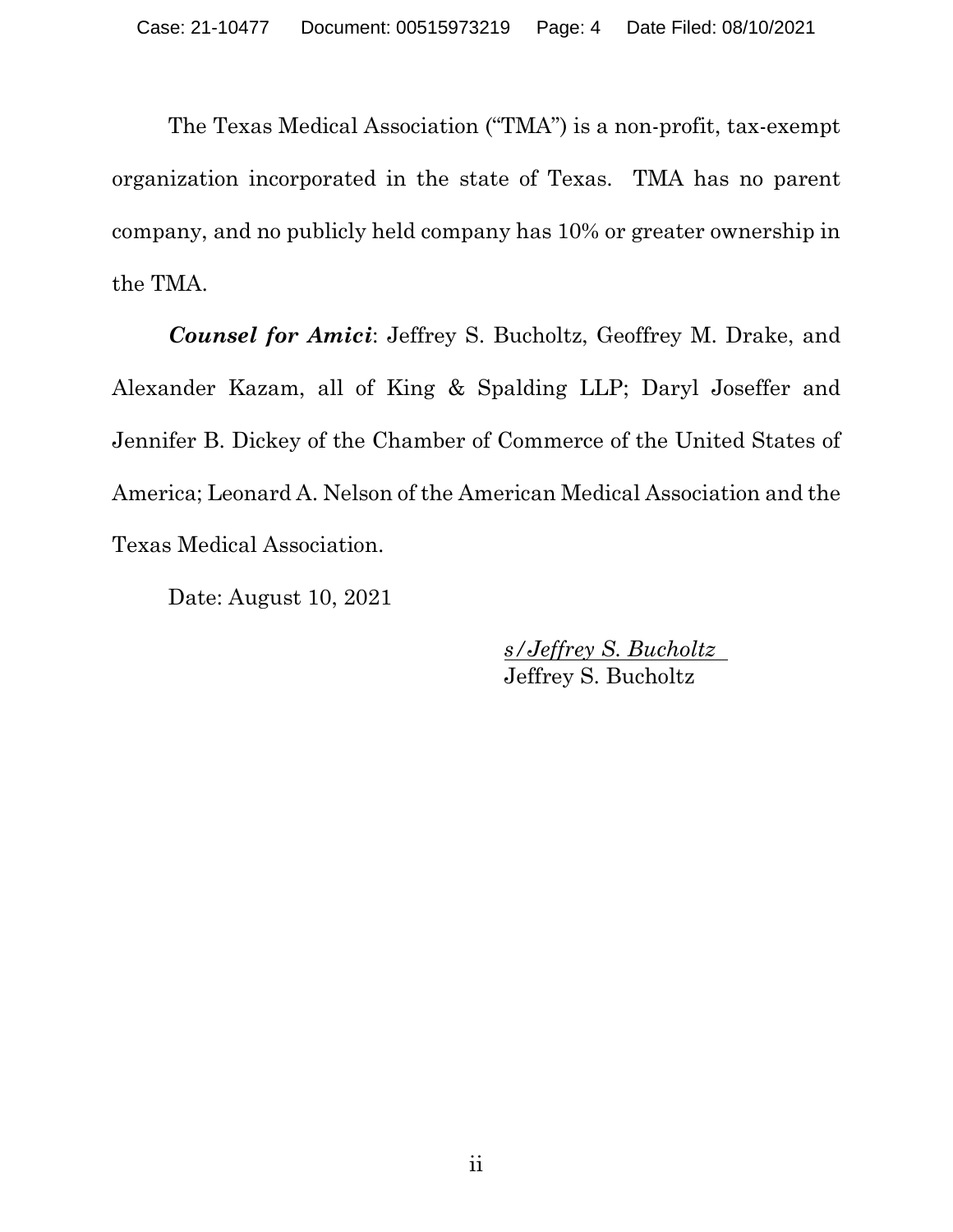# **TABLE OF CONTENTS**

[CERTIFICATE OF COMPLIANCE](#page-37-0)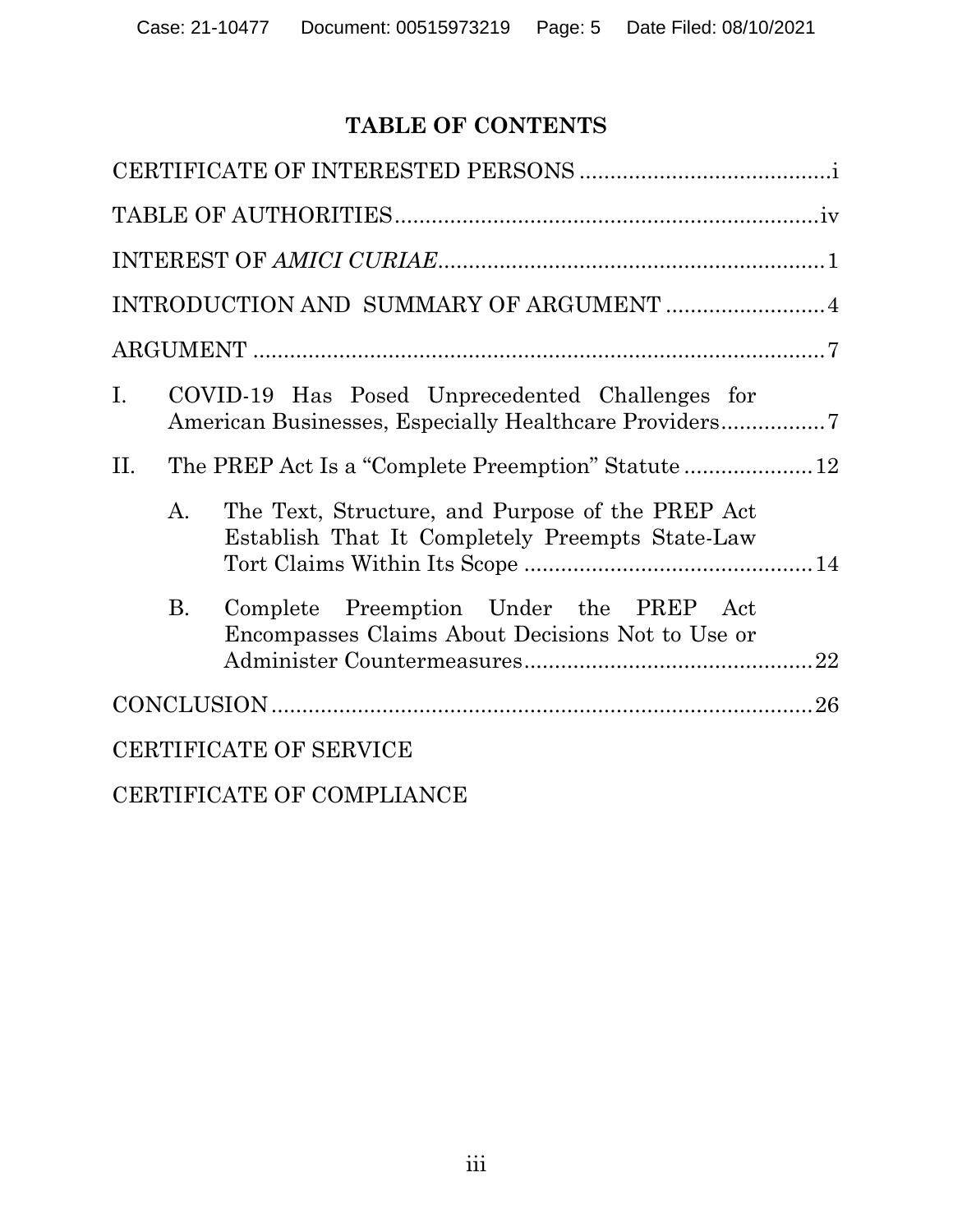# **TABLE OF AUTHORITIES**

# <span id="page-5-0"></span>**Cases**

| Avco Corp. v. Aero Lodge No. 1735,<br>Int'l Ass'n of Machinists & Aerospace Workers, |
|--------------------------------------------------------------------------------------|
| Beneficial Nat'l Bank v. Anderson,                                                   |
| Caterpillar, Inc. v. Williams,                                                       |
| Conn. State Dental Ass'n v. Anthem Health Plans, Inc.,                               |
| Dial v. Healthspring of Alabama, Inc.,                                               |
| Duncan v. Walker,                                                                    |
| Dupervil v. Alliance Health Operations, LLC,<br>No. 20-CV-4042PKCPK,                 |
| Elam v. Kansas City S. Ry. Co.,                                                      |
| Fayard v. Ne. Vehicle Servs., LLC,                                                   |
| Gables Ins. Recovery, Inc.<br>v. Blue Cross & Blue Shield of Fla., Inc.,             |
| Hoskins v. Bekins Van Lines,                                                         |
| In re WTC Disaster Site,                                                             |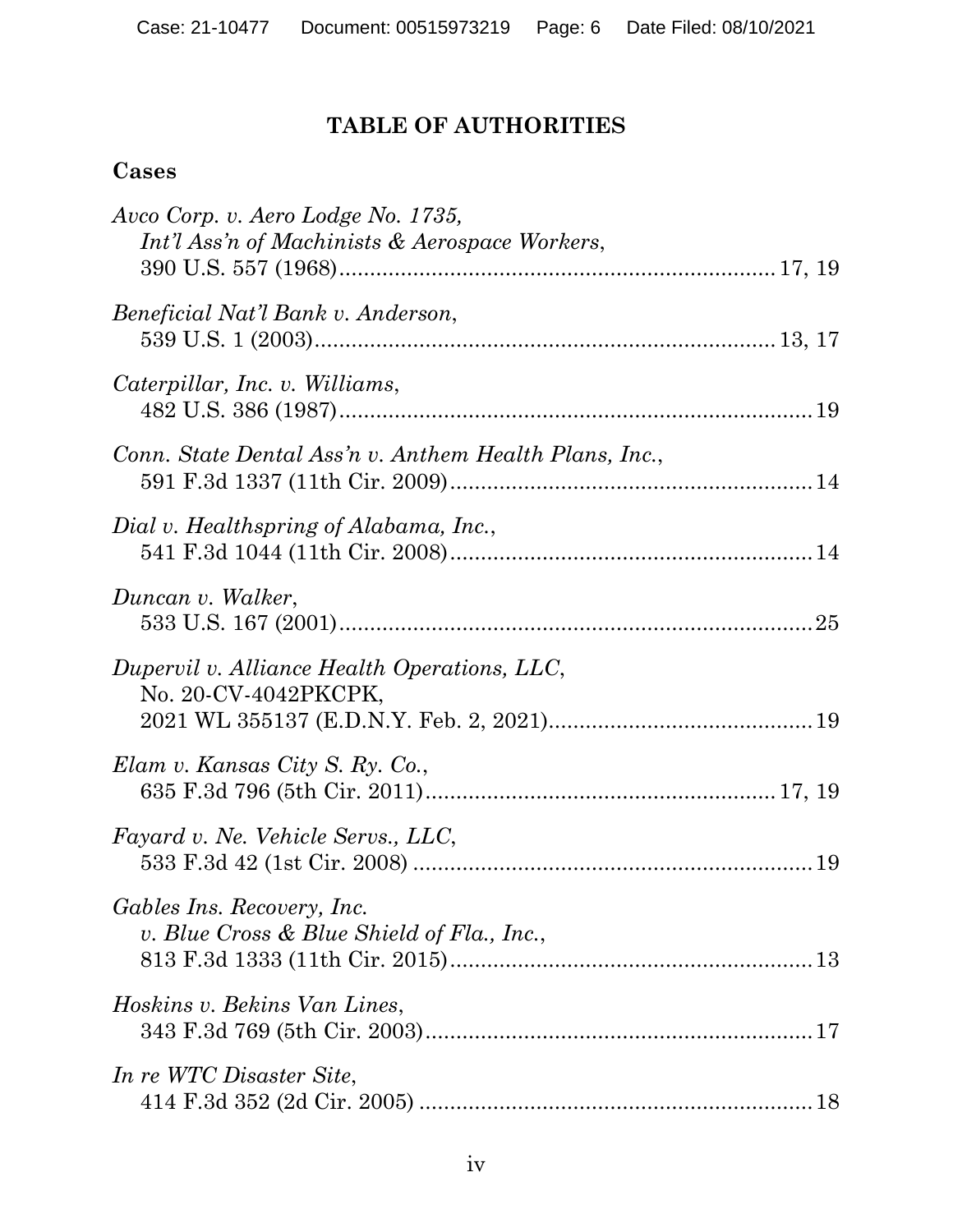| Lutz v. Big Blue Health Care, Inc.,                                          |
|------------------------------------------------------------------------------|
| Lyons v. Cucumber Holdings, LLC,<br>No. 20-cv-10571-JFW,                     |
| Merrell Dow Pharm., Inc. v. Thompson,                                        |
| Metro. Life Ins. Co. v. Massachusetts,                                       |
| Metro. Life Ins. Co. v. Taylor,                                              |
| Mitchell v. Advanced HCS, LLC,<br>No. $21$ -cv- $155$ ,                      |
| Morales v. Trans World Airlines, Inc.,                                       |
| Pilot Life Ins. Co. v. Dedeaux,                                              |
| Rachal v. Natchitoches Nursing & Rehab. Ctr. LLC,<br>No. 21-cv-00334-DCJ-JPM |
| <i>Riegel v. Medtronic, Inc.,</i>                                            |
| Spear Mktg., Inc. v. BancorpSouth Bank,                                      |
| <b>Statutes</b>                                                              |
|                                                                              |
|                                                                              |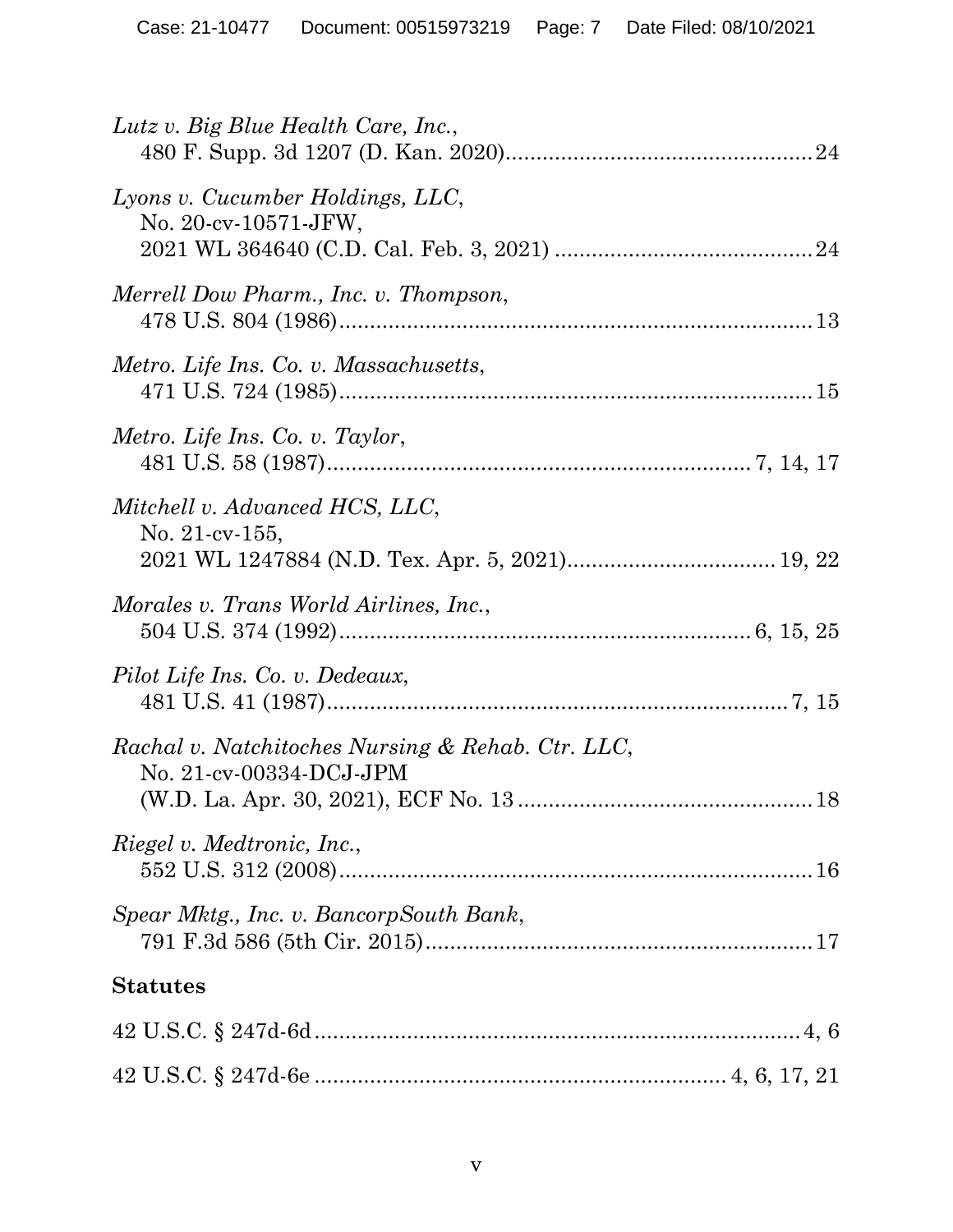| Air Transportation Safety and                                                                            |
|----------------------------------------------------------------------------------------------------------|
| Regulations                                                                                              |
| Declaration Under the PREP Act for Medical<br>Countermeasures Against COVID-19,                          |
| Fourth Amendment to the Declaration Under the PREP Act<br>for Medical Countermeasures Against COVID-19,  |
| Fifth Amendment to Declaration Under the PREP Act,                                                       |
| Seventh Amendment to the Declaration Under the PREP Act<br>for Medical Countermeasures Against COVID-19, |
| <b>Other Authorities</b>                                                                                 |
| Am. Tort Reform Ass'n,<br>COVID-19 Legal Services Television Advertising (2021)11                        |
| Andrew Jacobs,<br>Health Care Workers Still Face Daunting Shortages of                                   |
| Apoorva Mandavilli,<br>The Coronavirus Can Be Airborne Indoors, W.H.O. Says,                             |
| Caroline Pearson et al.,<br>The Impact of COVID-19 on Seniors Housing, NORC:                             |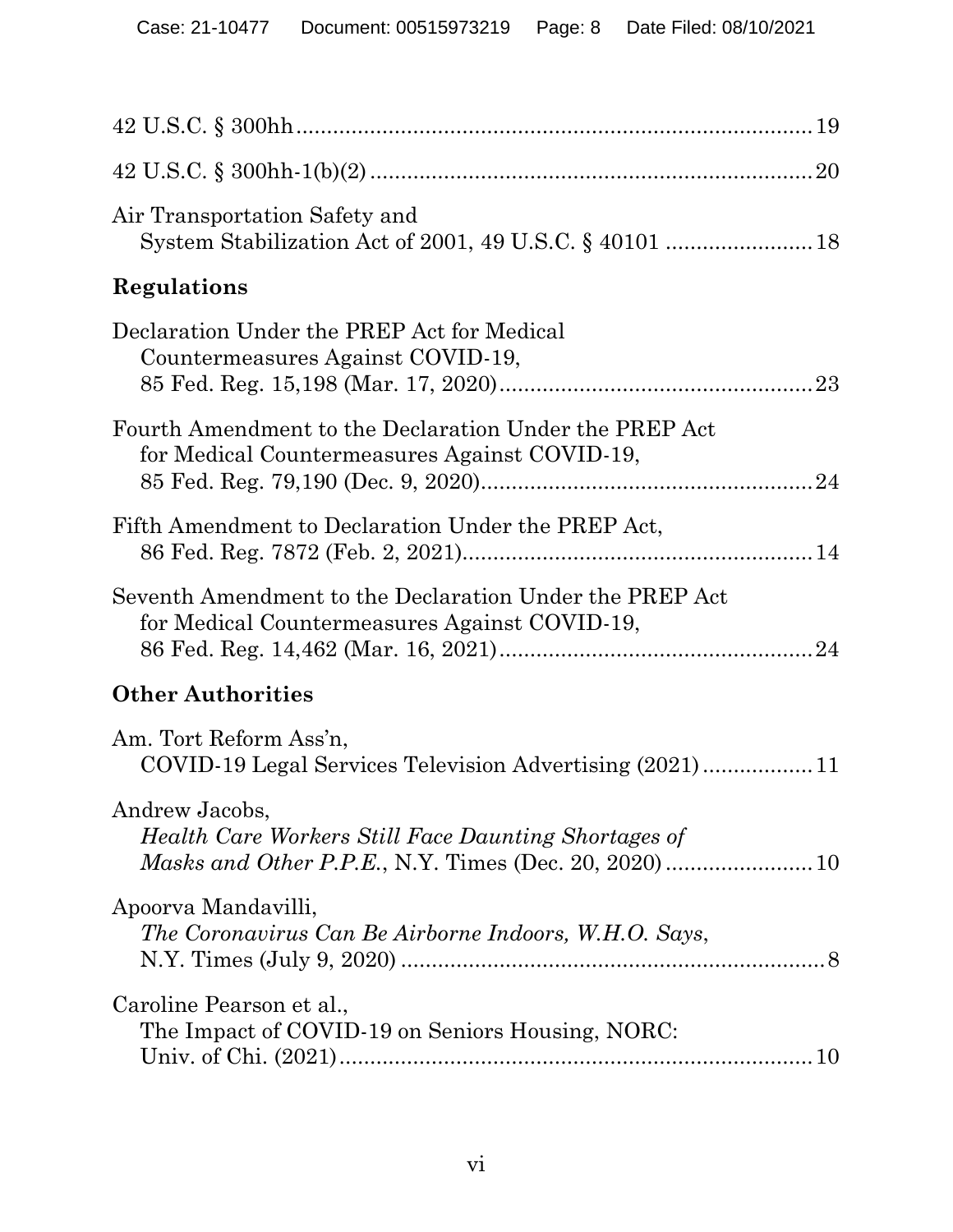| CDC,<br><i>Nursing Home Care (Mar. 1, 2021),</i><br>https://www.cdc.gov/nchs/fastats/nursing-home-care.htm 11                              |
|--------------------------------------------------------------------------------------------------------------------------------------------|
| CDC, Weekly Updates by Select Demographic and<br><i>Geographic Characteristics</i> (June 16, 2021),<br>https://www.cdc.gov/nchs/nvss/vsrr/ |
| DOJ Statement of Interest,<br>Bolton v. Gallatin Ctr. for Rehab. & Healing, LLC,<br>No. 20-cv-00683                                        |
| HHS, Advisory Opinion 21-01                                                                                                                |
| Khristopher J. Brooks,<br>9 Million U.S. Small Businesses Fear<br><i>They Won't Survive Pandemic, CBS News (Feb. 10, 2021)</i> 9           |
| Liz Szabo,<br>Many U.S. Health Experts Underestimated the<br>Coronavirus Until It Was Too Late,                                            |
| MetLife & U.S. Chamber of Commerce,<br>Special Report on Coronavirus and Small Business - April                                            |
| Nat'l Ctr. for Health Statistics,<br>Long-Term Care Providers and Services Users in the                                                    |
| Nearly One-Third of U.S. Coronavirus Deaths Are Linked to<br>Nursing Homes,                                                                |
| Neha Arora et al.,<br><i>India, Pfizer Seek to Bridge Dispute Over Vaccine</i>                                                             |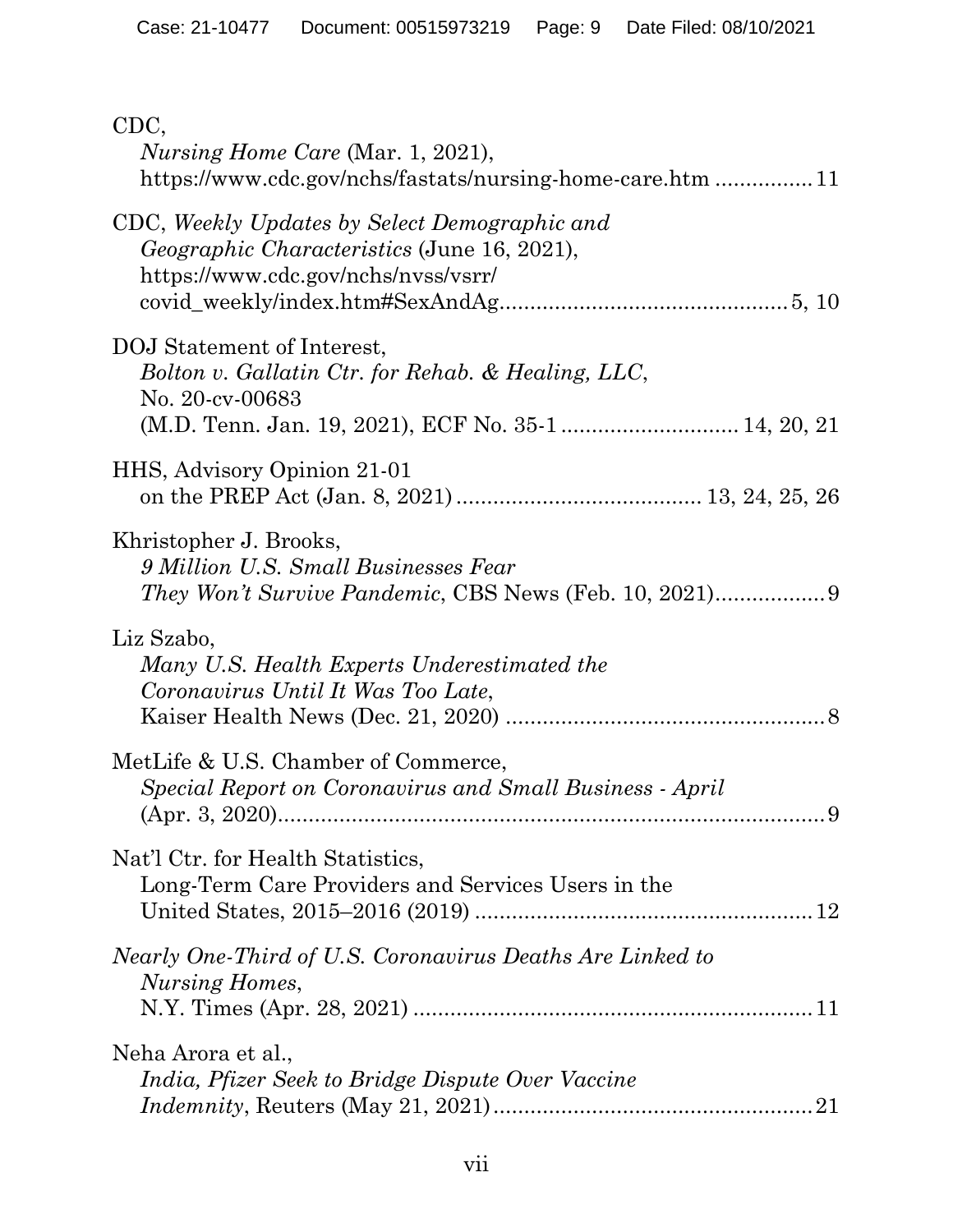| Peggy Binzer,<br>The PREP Act: Liability Protection for Medical<br>Countermeasure Development, Distribution, and                                                                                    |
|-----------------------------------------------------------------------------------------------------------------------------------------------------------------------------------------------------|
| Peter Whoriskey et al.,<br>Hundreds of Nursing Homes Ran Short on Staff,<br>Protective Gear as More Than 30,000 Residents Died                                                                      |
| Robert Fairlie,<br>The Impact of COVID-19 on Small Business Owners, 2020                                                                                                                            |
| Ruth Simon,<br>COVID-19 Shuttered More Than 1 Million Small                                                                                                                                         |
| Tony Pugh, <i>Bankruptcies</i> , <i>Closures Loom for Nursing Homes</i>                                                                                                                             |
| U.S. Chamber of Commerce,<br>Why Temporary Coronavirus Liability Relief Is Needed for<br>American Business, https://www.uschamber.com/report/<br>why-temporary-coronavirus-liability-relief-needed- |
| Zaynep Tufekci,<br>Why Telling People They Don't Need Masks Backfired,                                                                                                                              |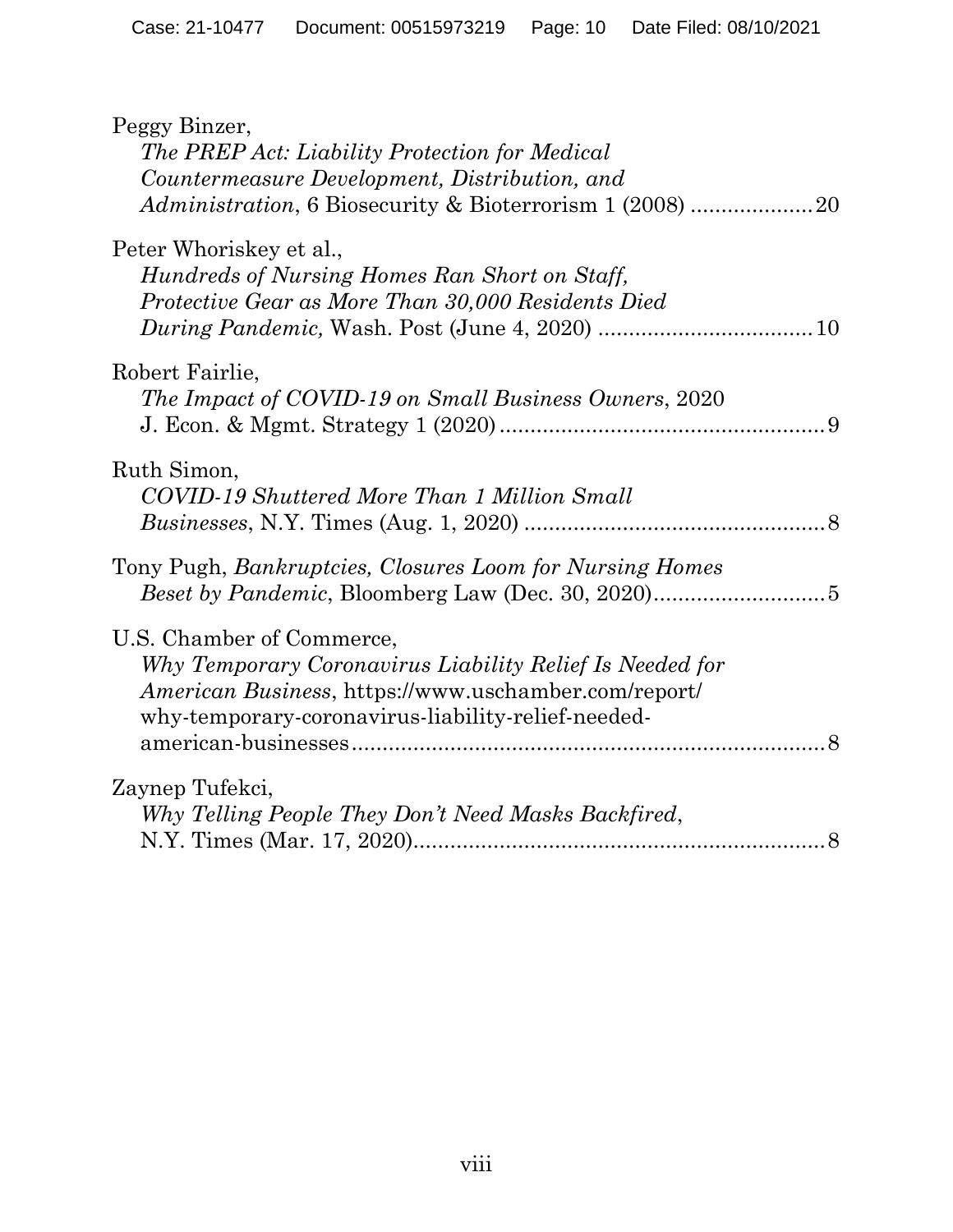#### **INTEREST OF** *AMICI CURIAE*[1](#page-10-1)

<span id="page-10-0"></span>The Chamber of Commerce of the United States of America ("Chamber") is the world's largest business federation. It represents approximately 300,000 direct members and indirectly represents the interests of more than three million companies and professional organizations of every size, in every industry sector, and from every region of the country. An important function of the Chamber is to represent the interests of its members in matters before Congress, the Executive Branch, and the courts. The Chamber regularly files *amicus curiae* briefs in cases, like this one, that raise issues of concern to the nation's business community.

The American Hospital Association ("AHA") is a national organization that represents nearly 5,000 hospitals, healthcare systems, networks, and other providers of care. AHA members are committed to improving the health of the communities that they serve and to helping ensure that care is available to and affordable for all Americans. The

<span id="page-10-1"></span><sup>&</sup>lt;sup>1</sup> No counsel for any party authored this brief in whole or in part, and no entity or person, aside from *amici curiae*, their members, or their counsel, made any monetary contribution intended to fund the preparation or submission of this brief. All parties have consented to the filing of this brief.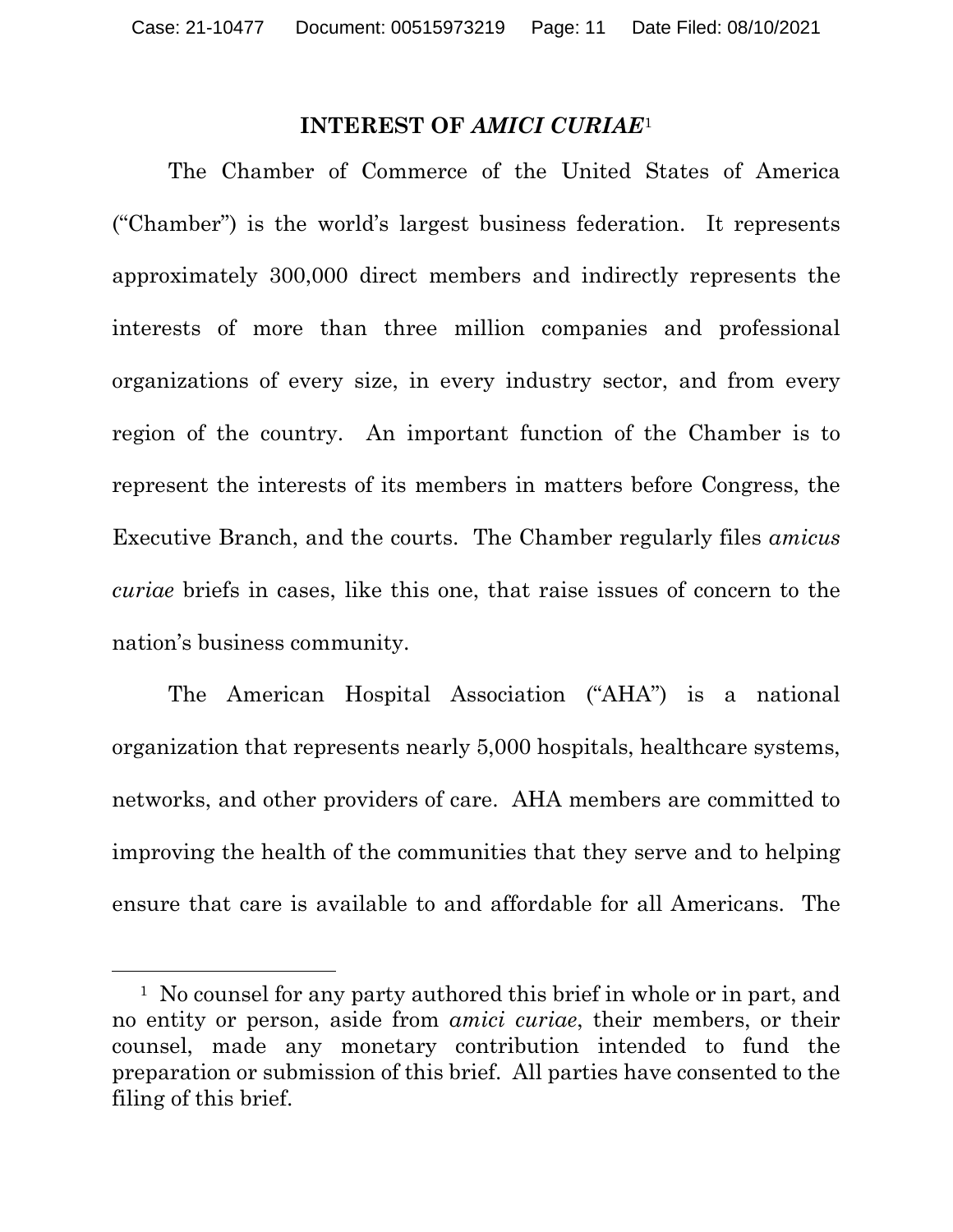AHA provides extensive education for healthcare leaders and is a source of valuable information and data on healthcare issues and trends. It ensures that members' perspectives and needs are heard and addressed in national health-policy development, legislative and regulatory debates, and judicial matters. One way in which the AHA promotes the interests of its members is by participating as *amicus curiae* in cases with important and far-ranging consequences for its members.

The American Medical Association ("AMA") is the largest professional association of physicians, residents, and medical students in the United States. Additionally, through state and specialty medical societies and other physician groups seated in its House of Delegates, substantially all physicians, residents, and medical students in the United States are represented in the AMA's policy-making process. The AMA was founded in 1847 to promote the art and science of medicine and the betterment of public health, and these remain its core purposes. AMA members practice in every medical specialty and in every state, including Texas. The AMA and Texas Medical Association ("TMA") join this brief on their own behalves and as representatives of the Litigation Center of the American Medical Association and the State Medical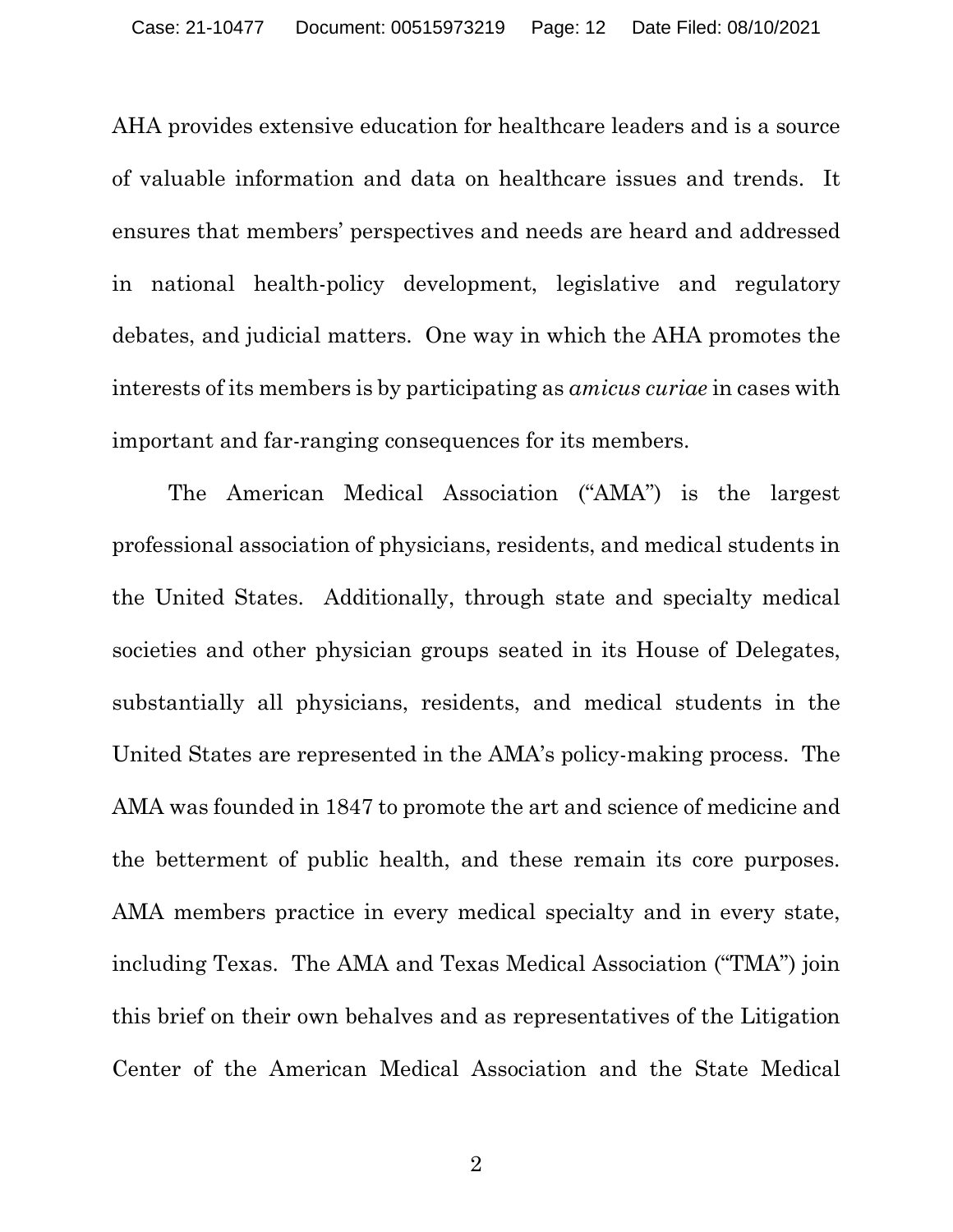Societies. The Litigation Center is a coalition among the AMA and the medical societies of each state and the District of Columbia. Its purpose is to represent the viewpoint of organized medicine in the courts.

TMA is a private, voluntary, nonprofit association of over 55,000 Texas physicians, residents, and medical students, in all fields of medical specialization. TMA was founded in 1853 to serve the people of Texas in matters of medical care, prevention and cure of disease, and the improvement of public health. Today, its vision is to "Improve the health of all Texans." Consistent with its vision, TMA has an interest in promoting access to healthcare for all Texans and protecting physicians against excessive costs that could increase healthcare costs statewide.

During the COVID-19 pandemic, America's businesses and healthcare providers have faced extraordinary challenges. Healthcare providers have been on the front lines, responding to a once-in-a-century emergency while adapting to rapidly changing circumstances and everevolving directives from government regulators. At the same time, pharmaceutical and medical-device manufacturers have invested considerably to help the world combat COVID-19 through the development of new medications, vaccines, and other therapeutics. The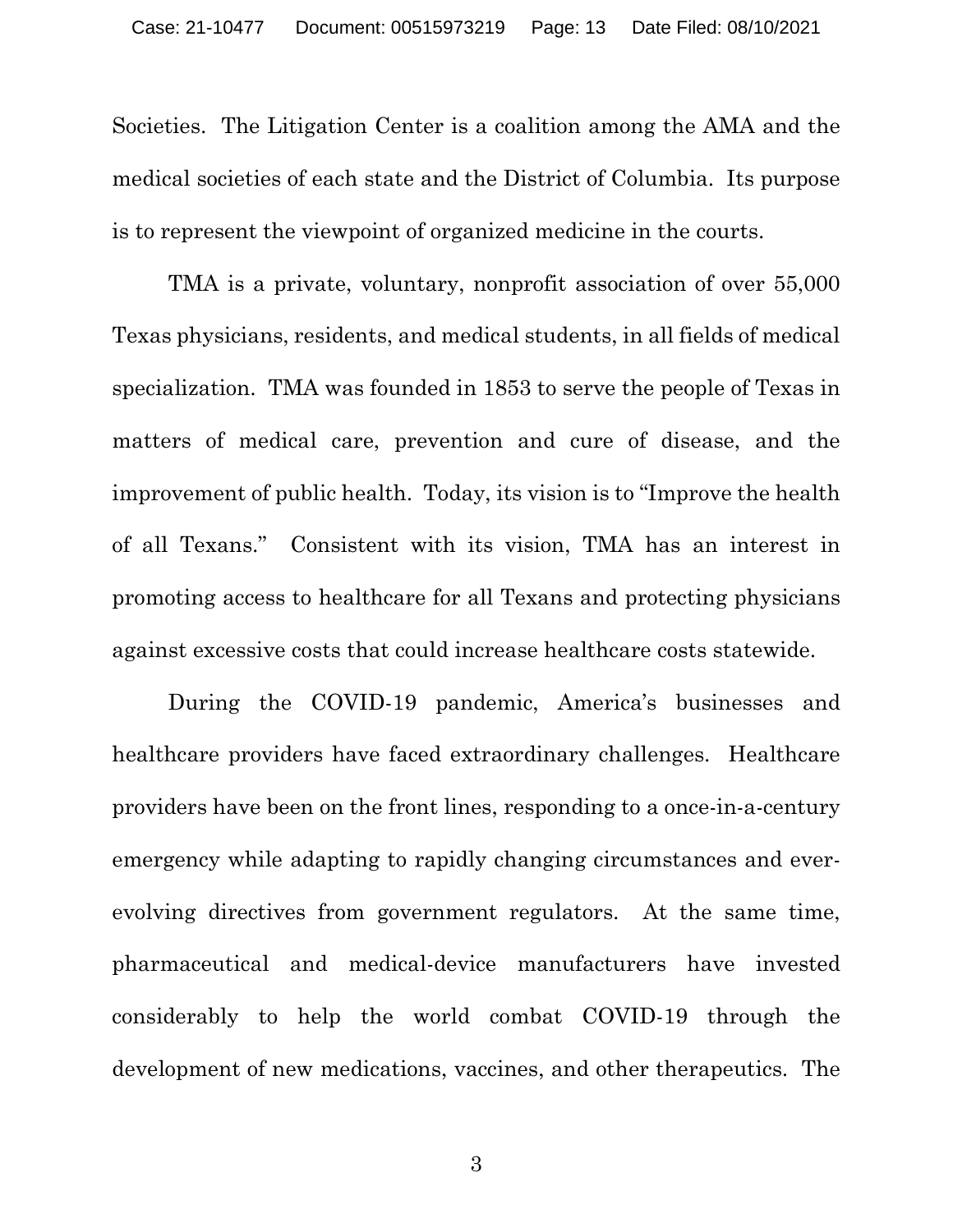just and efficient resolution of tort litigation arising from the COVID-19 pandemic, and the adjudication of such disputes in a proper forum, is of great concern to *amici* and their members.

Accordingly, *amici* have a strong interest in the proper interpretation of the Public Readiness and Emergency Preparedness ("PREP") Act, 42 U.S.C. §§ 247d-6d, 247d-6e, which affords healthcare providers, manufacturers, distributors, and other entities involved in the response to the pandemic important protections, including immunity from most tort liability and access to a federal forum in cases implicating the Act.

### **INTRODUCTION AND SUMMARY OF ARGUMENT**

<span id="page-13-0"></span>In early 2020, an invisible, highly contagious, and deadly virus began sweeping across the country. Little at the time was known about COVID-19, how it spread, how it harmed those infected, how it could be contained, or how it could be prevented. Healthcare providers were forced to adapt to rapidly changing circumstances and information.

As a result of this once-in-a-century health emergency, some sectors of the economy have taken an especially heavy toll. Healthcare providers in particular, including senior care and other long-term-care providers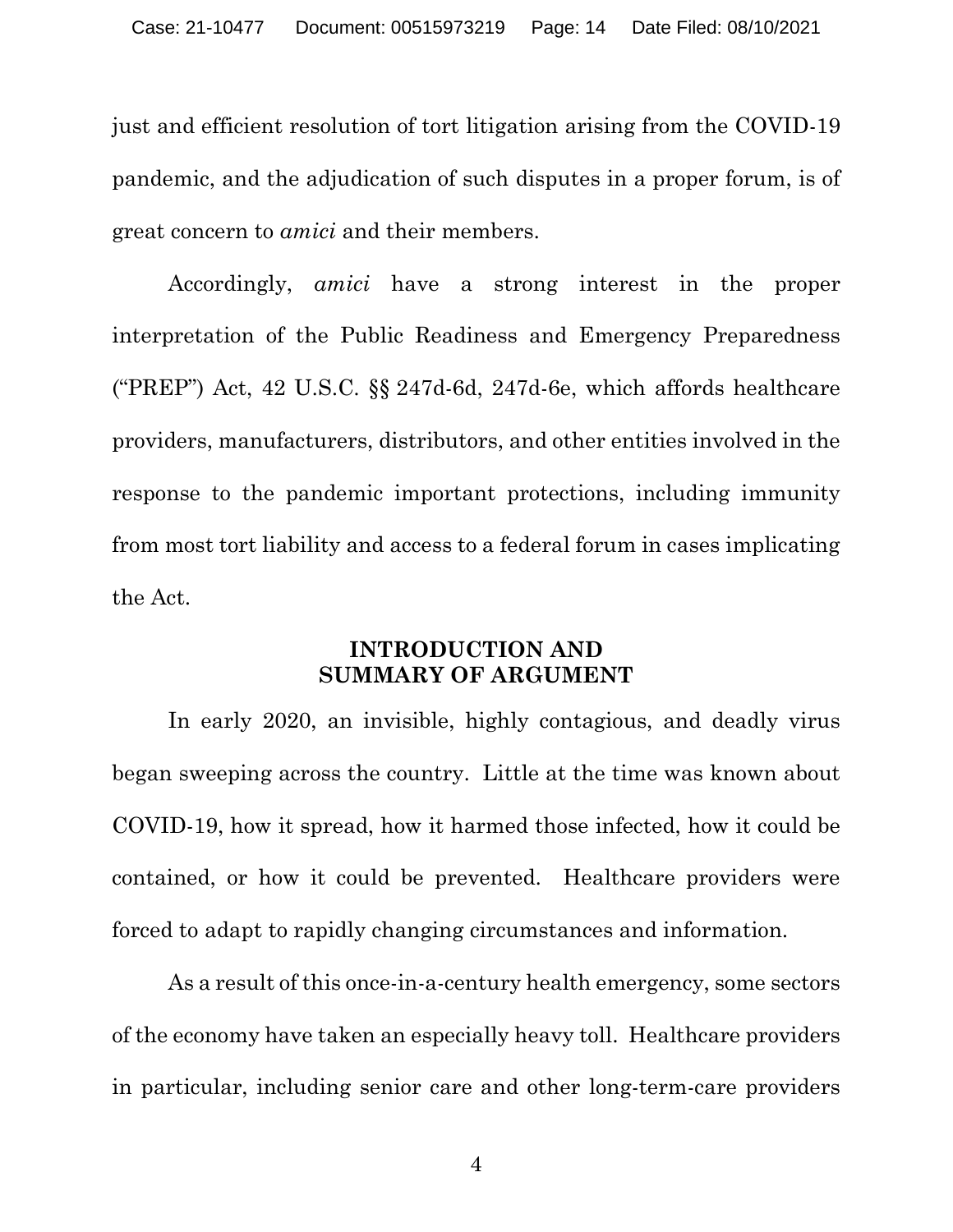that serve America's most vulnerable populations, faced severe challenges. In an urgent struggle against a hidden foe, they not only lacked consistent, well-defined guidance from public health officials, but were often short-staffed and hamstrung by nationwide shortages of personal protective equipment, testing kits, and other pandemic countermeasures. Within a year, despite the widespread adoption of COVID-19 protocols and the heroic efforts of America's healthcare workers, more than half a million Americans had died—the vast majority of them over the age of 65.[2](#page-14-0) Meanwhile, hundreds of senior care facilities have closed or today teeter on the edge of bankruptcy.<sup>[3](#page-14-1)</sup>

These serious challenges to healthcare providers are compounded by the threat of thousands of lawsuits alleging that the negligent administration of infection control policies caused patients and residents to acquire COVID-19. A major issue in many of these cases, which have

<span id="page-14-0"></span><sup>2</sup> CDC, *Weekly Updates by Select Demographic and Geographic Characteristics* (June 16, 2021), https://www.cdc.gov/nchs/nvss/vsrr/ covid\_weekly/index.htm#SexAndAg.

<span id="page-14-1"></span><sup>3</sup> Tony Pugh, *Bankruptcies, Closures Loom for Nursing Homes Beset by Pandemic*, Bloomberg Law (Dec. 30, 2020), https://news.bloomberg law.com/health-law-and-business/bankruptcies-closures-loom-fornursing-homes-beset-by-pandemic.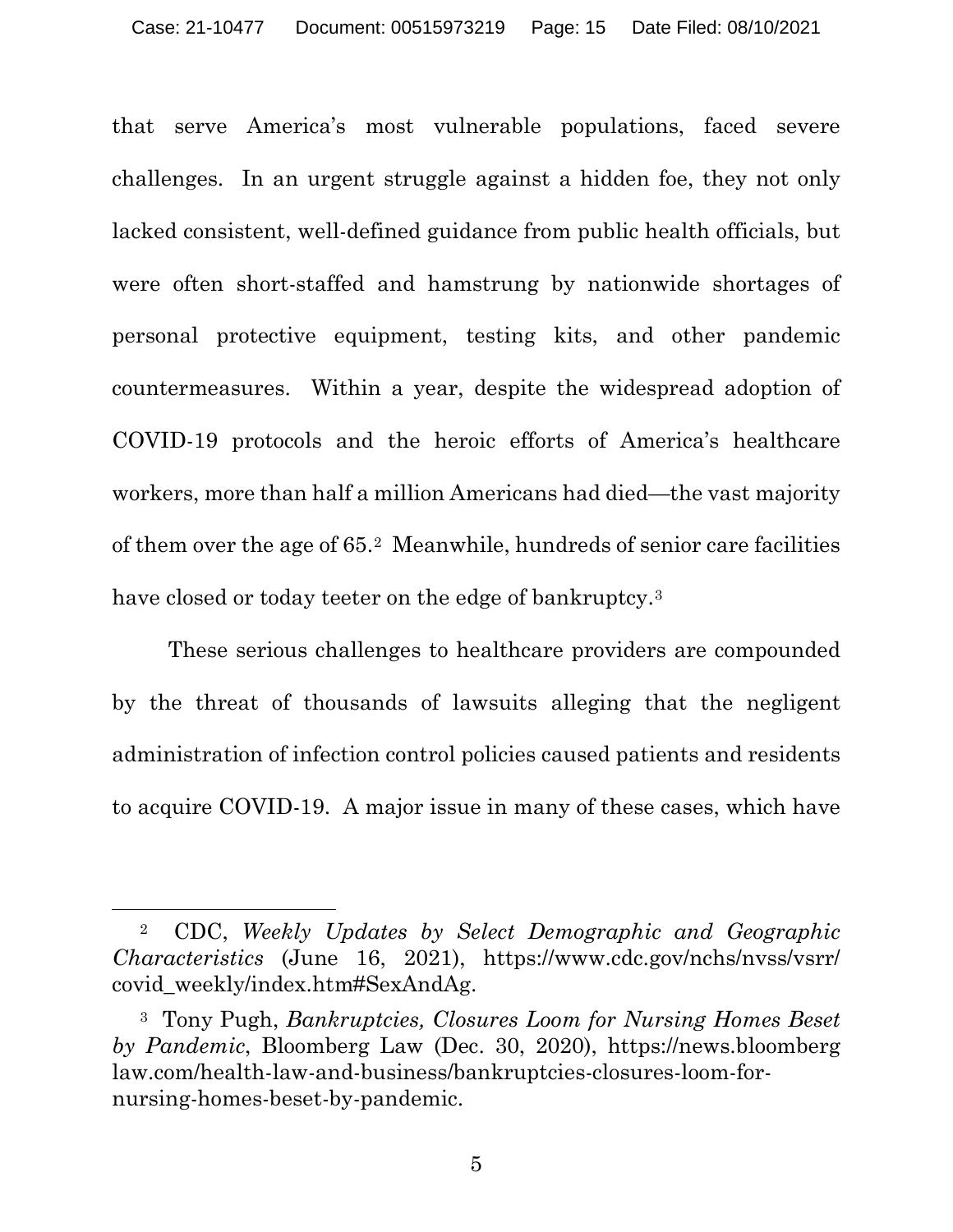been and will continue to be filed in various state courts across the country, is the availability of federal removal jurisdiction. While some cases arising from the COVID-19 pandemic may be appropriately adjudicated in state court, in other cases defendants may be entitled to a federal forum.

Over a decade ago, Congress recognized the possibility of a nationwide public health emergency much like COVID-19, and expressly provided certain protections for those on the front line of responding to it, in the Public Readiness and Emergency Preparedness Act of 2005 ("PREP Act"), 42 U.S.C. §§ 247d-6d, 247d-6e. The PREP Act, enacted two years after the outbreak of the SARS epidemic, affords broad immunity from tort liability to individuals and entities involved in the administration, manufacture, distribution, use, or allocation of pandemic countermeasures. Indeed, that immunity extends to most claims "relating to" the use or administration of covered countermeasures such as vaccines, test kits, and certain protective equipment. *Id.* § 247d- $6d(a)(1)$ . In the preemption context, it is well established that the term "relating to" has an especially broad meaning. *Morales v. Trans World Airlines, Inc.*, 504 U.S. 374, 384 (1992) (collecting cases); *see Pilot Life*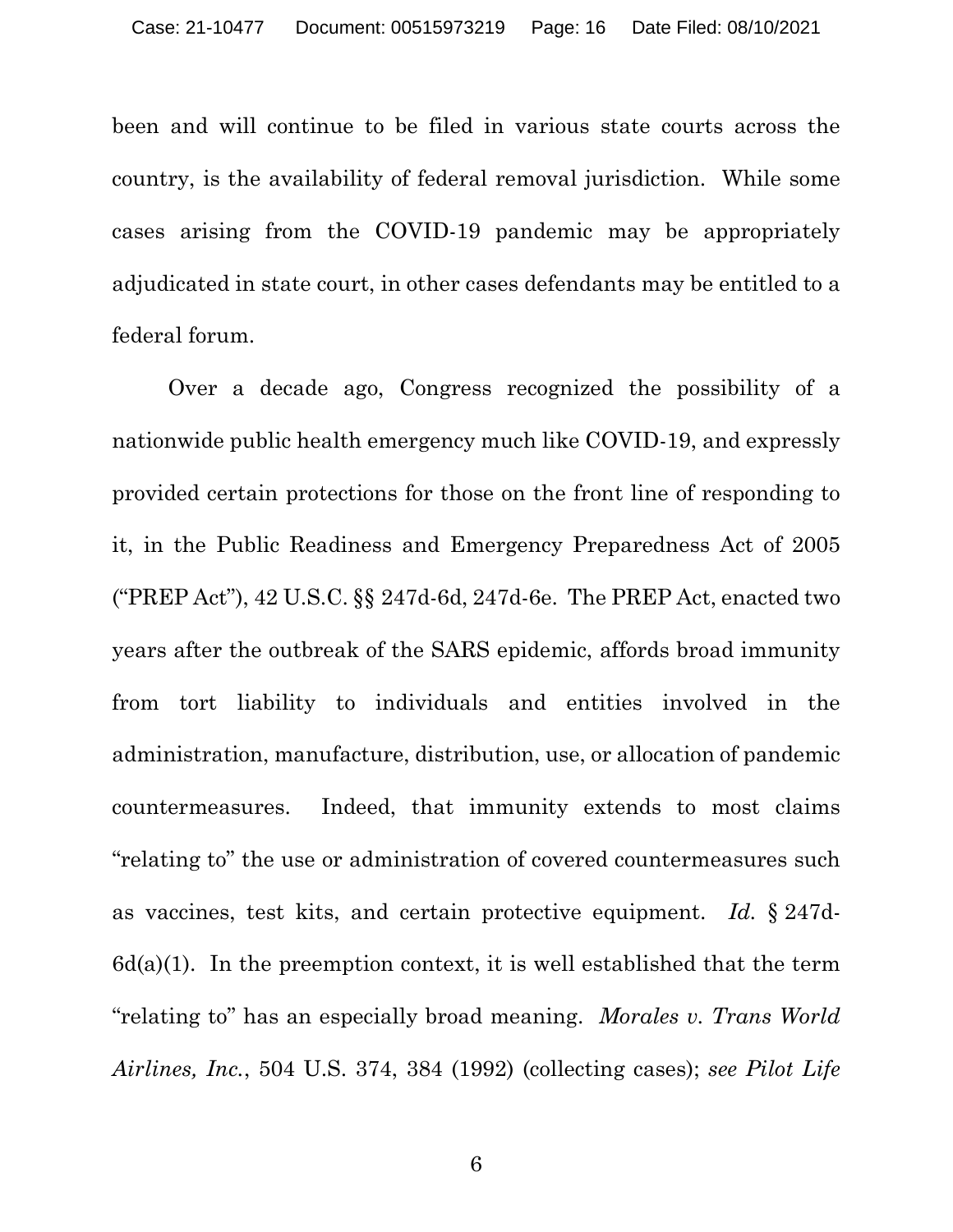*Ins. Co. v. Dedeaux*, 481 U.S. 41, 47 (1987) (noting "expansive sweep" of such language).

Rather than leave the adjudication of disputes arising from a national emergency response to disparate state courts across the country, Congress established an exclusive federal remedial scheme and expressly preempted state law that might interfere with that scheme. Together, the provisions of the PREP Act manifest the "extraordinary preemptive power" that the Supreme Court has identified as the hallmark of a "complete preemption" statute, *Metro. Life Ins. Co. v. Taylor*, 481 U.S. 58, 65 (1987), that creates a basis for federal-question jurisdiction even when certain claims are pleaded under state law.

#### **ARGUMENT**

### <span id="page-16-1"></span><span id="page-16-0"></span>**I. COVID-19 Has Posed Unprecedented Challenges for American Businesses, Especially Healthcare Providers**

The COVID-19 pandemic has tested the resilience of American business like nothing before. At the outset of the pandemic, business owners confronted a novel, fast-moving threat that no one, not even the nation's top public health experts, fully understood or anticipated[.4](#page-16-2) In

<span id="page-16-2"></span><sup>4</sup> *See* Liz Szabo, *Many U.S. Health Experts Underestimated the Coronavirus Until It Was Too Late*, Kaiser Health News (Dec. 21, 2020),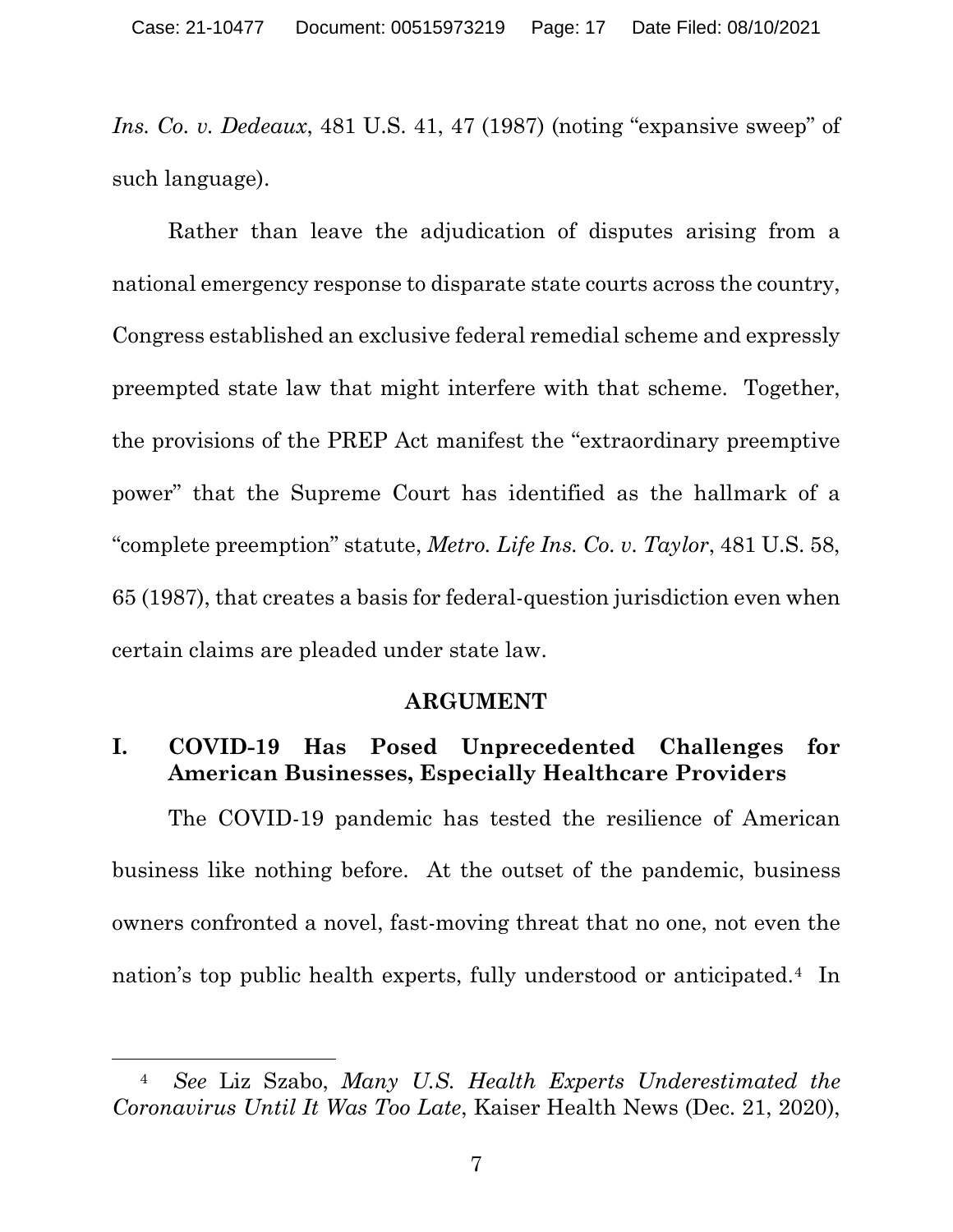responding to this emergency, businesses and healthcare providers had to adapt to rapidly changing circumstances and evolving guidance from public health officials on key issues ranging from the utility of face masks, $5$  to the mode of viral transmission, $6$  to unprecedented restrictions on their operations.[7](#page-17-2) Even today, information about COVID-19 continues to evolve.

As a result of the pandemic and the ensuing lockdowns, more than a million American businesses have closed their doors—many of them permanently.[8](#page-17-3) Within the first two months of the pandemic, the number

https://khn.org/news/article/many-us-health-experts-underestimatedthe-coronavirus-until-it-was-too-late/.

<span id="page-17-0"></span><sup>5</sup> Zaynep Tufekci, *Why Telling People They Don't Need Masks Backfired*, N.Y. Times (Mar. 17, 2020), https://www.nytimes.com/ 2020/03/17/opinion/coronavirus-face-masks.html.

<span id="page-17-1"></span><sup>6</sup> Apoorva Mandavilli, *The Coronavirus Can Be Airborne Indoors, W.H.O. Says*, N.Y. Times (July 9, 2020), https://www.nytimes.com/ 2020/07/09/health/virus-aerosols-who.html?.

<span id="page-17-2"></span><sup>7</sup> *See* U.S. Chamber of Commerce, *Why Temporary Coronavirus Liability Relief Is Needed for American Business*, https:// www.uschamber.com/report/why-temporary-coronavirus-liability-reliefneeded-american-businesses.

<span id="page-17-3"></span><sup>8</sup> Ruth Simon, *COVID-19 Shuttered More Than 1 Million Small Businesses*, N.Y. Times (Aug. 1, 2020), https://www.wsj.com/articles/ covid-19-shuttered-more-than-1-million-small-businesses-here-is-howfive-survived-11596254424?mod=article\_relatedinline.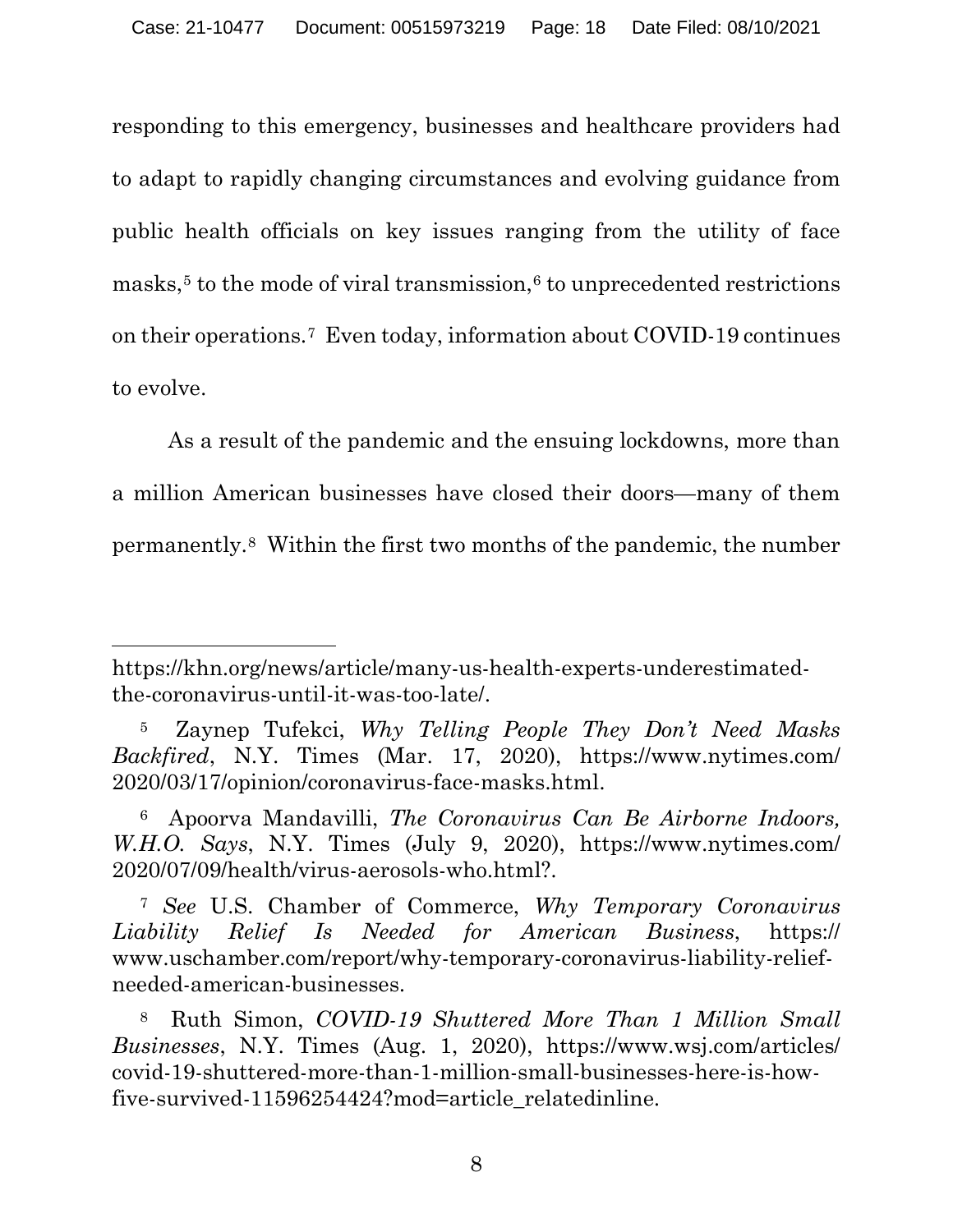of actively working business owners plummeted by 22 percent.[9](#page-18-0) About 60 percent of small businesses reported being "very concerned" about the impact of COVID-19 on their livelihood.<sup>[10](#page-18-1)</sup> A year later, according to a Federal Reserve Bank survey, nearly a third of the remaining small businesses continued to fear for their survival.[11](#page-18-2)

Healthcare providers, and senior care providers in particular, have been especially hard hit. A delayed rollout of COVID-19 test kits, followed by months of shortages, hampered detecting the virus where it might do most harm, including at senior care and other long-term-care facilities that serve predominantly the elderly and infirm. Meanwhile, a severe nationwide shortage of respirator masks and other personal protective equipment, which persisted well into the course of the pandemic, required difficult decisions about how to allocate scarce

<span id="page-18-0"></span><sup>9</sup> Robert Fairlie, *The Impact of COVID-19 on Small Business Owners*, 2020 J. Econ. & Mgmt. Strategy 1, 6 (2020), *available at* https://www. ncbi.nlm.nih.gov/pmc/articles/PMC7461311/.

<span id="page-18-1"></span><sup>10</sup> MetLife & U.S. Chamber of Commerce, *Special Report on Coronavirus and Small Business - April* (Apr. 3, 2020), https:// www.uschamber.com/report/special-report-coronavirus-and-smallbusiness.

<span id="page-18-2"></span><sup>11</sup> Khristopher J. Brooks, *9 Million U.S. Small Businesses Fear They Won't Survive Pandemic*, CBS News (Feb. 10, 2021), https://www.cbs news.com/news/small-business-federal-aid-pandemic/.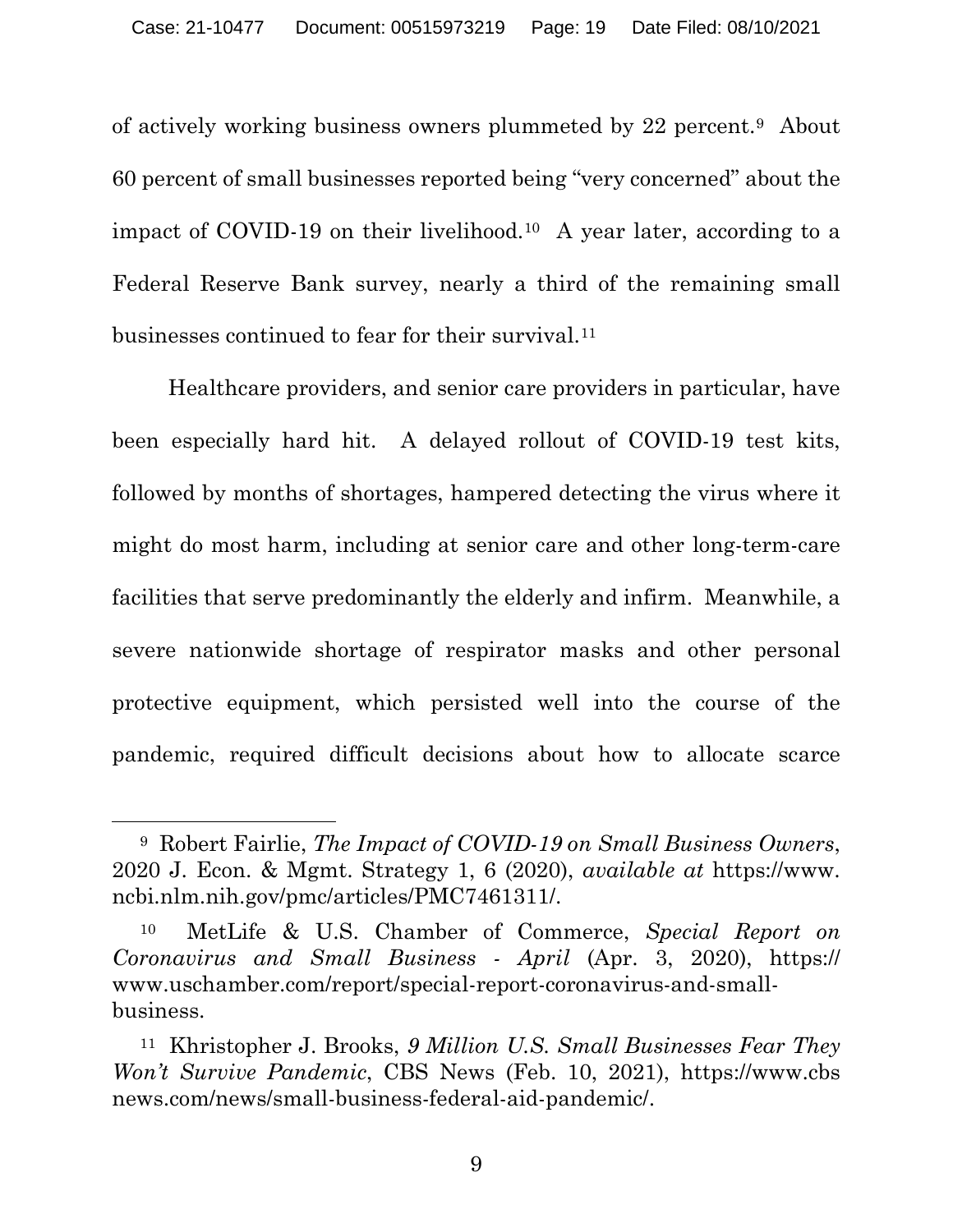resources and hindered providers' ability to protect front-line workers and patients.[12](#page-19-0) 

Not surprisingly, long-term care and senior care facilities, with their vulnerable populations and communal living arrangements, experienced some of the worst effects. In many ways, these facilities have performed admirably under the most difficult of circumstances; according to one recent study, about two-thirds of assisted living facilities had no deaths from COVID-19 in all of 2020[.13](#page-19-1) But COVID-19 proved especially dangerous for the elderly. Of the more than half a million Americans who have died from COVID-19, 80 percent were over the age of 65.<sup>[14](#page-19-2)</sup> More than 150,000 of those deaths have been residents of senior care

<span id="page-19-0"></span><sup>12</sup> *See* Andrew Jacobs, *Health Care Workers Still Face Daunting Shortages of Masks and Other P.P.E.*, N.Y. Times (Dec. 20, 2020), https:// www.nytimes.com/2020/12/20/health/covid-ppe-shortages.html; Peter Whoriskey et al., *Hundreds of Nursing Homes Ran Short on Staff, Protective Gear as More Than 30,000 Residents Died During Pandemic,* Wash. Post (June 4, 2020), https://www.washingtonpost.com/business /2020/06/04/nursing-homes-coronavirus-deaths/.

<span id="page-19-1"></span><sup>13</sup> Caroline Pearson et al., The Impact of COVID-19 on Seniors Housing, NORC: Univ. of Chi., at 2–3 (2021), https://info.nic.org/hubfs/ Outreach/2021\_NORC/20210601%20NIC%20Final%20Report%20and% 20Executive%20Summary%20FINAL.pdf.

<span id="page-19-2"></span><sup>14</sup> CDC, *Weekly Updates*, *supra* note 2.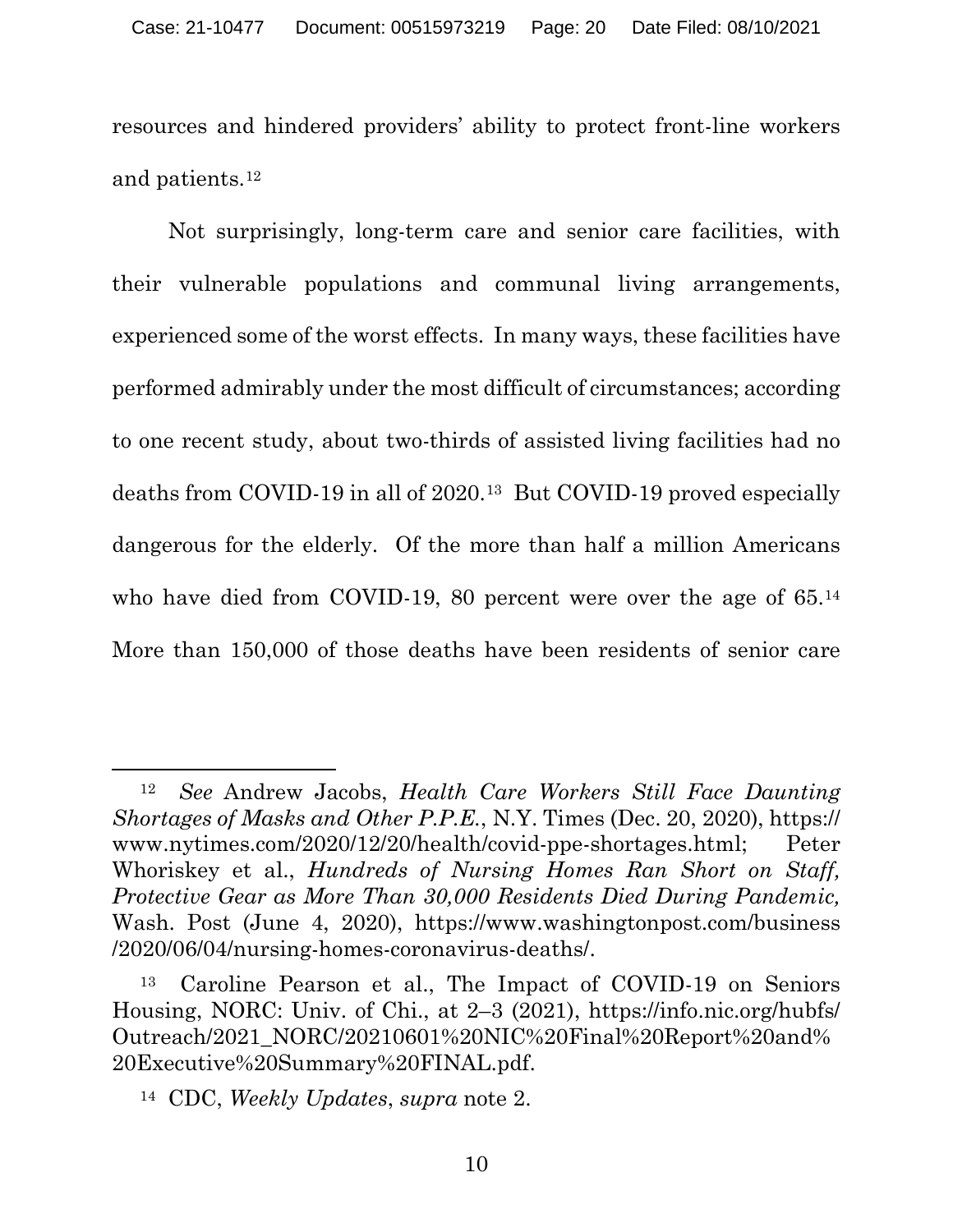facilities.[15](#page-20-0) Despite the efforts of the nation's healthcare workers, many of whom risked their own lives to protect the vulnerable, the sheer scale of the tragedy makes the potential for litigation enormous. Trial lawyers have already spent tens of millions of dollars on advertisements related to COVID-19, and more than 7,500 lawsuits have already been filed.[16](#page-20-1)

The pandemic wreaked havoc that has left the long-term care sector in dire straits. There are nearly 30,000 assisted living facilities and more than 15,000 skilled nursing facilities nationwide, about a third of which operate on a non-profit basis.[17](#page-20-2) The long-term care industry is expected to lose \$94 billion from 2020 to 2021, and more than 1,600 skilled nursing facilities could close this year, leaving vulnerable seniors in search of new homes, caretakers, and communities.<sup>[18](#page-20-3)</sup> Meanwhile, more and more

<span id="page-20-0"></span><sup>15</sup> *Nearly One-Third of U.S. Coronavirus Deaths Are Linked to Nursing Homes*, N.Y. Times (Apr. 28, 2021), https://www.nytimes.com/ interactive/2020/us/coronavirus-nursing-homes.html.

<span id="page-20-1"></span><sup>16</sup> Am. Tort Reform Ass'n, COVID-19 Legal Services Television Advertising (2021), https://www.atra.org/white\_paper/covid-19-legalservices-television-advertising/.

<span id="page-20-3"></span><span id="page-20-2"></span><sup>17</sup> CDC, *Nursing Home Care* (Mar. 1, 2021), https://www.cdc.gov/nchs/ fastats/nursing-home-care.htm.

<sup>18</sup> *Id.*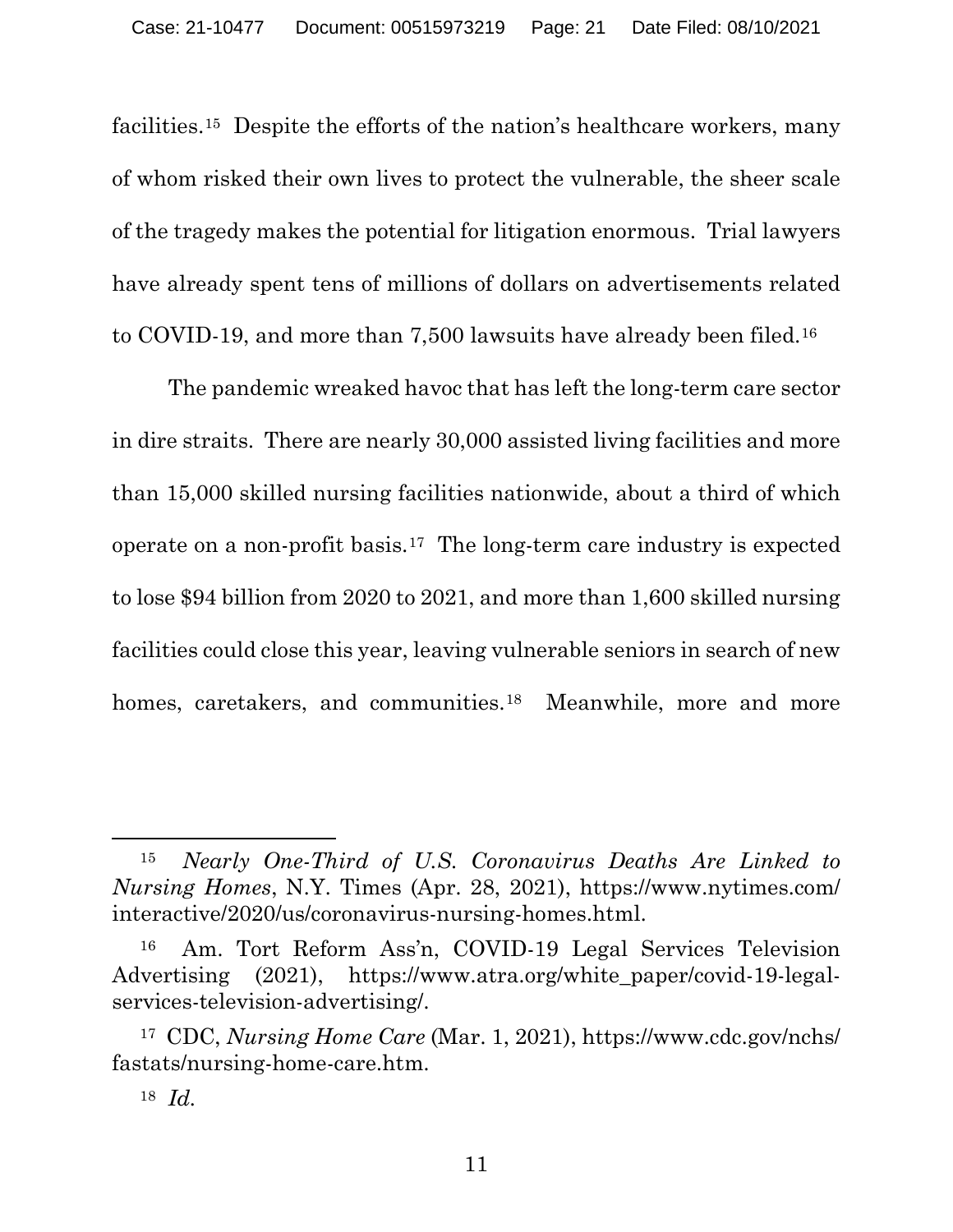seniors will likely need long-term care services, as the number of Americans over age 80 is expected to triple over the next three decades.<sup>[19](#page-21-1)</sup>

### <span id="page-21-0"></span>**II. The PREP Act Is a "Complete Preemption" Statute**

Years ago, no one could have predicted the COVID-19 pandemic, when it would strike, or what course it would take. But Congress did foresee that a pandemic could create circumstances like those seen with COVID-19, with businesses reeling and healthcare providers struggling to protect people from novel threats under a shadow of crippling liability. In enacting the PREP Act, Congress did not preempt all negligence claims arising from a pandemic. But it did seek to shield those on the front line of defending the American population against a pandemic those involved in manufacturing, distributing, or allocating federally designated countermeasures, such as COVID-19 tests or surgical masks, as well as healthcare personnel authorized to prescribe, administer, or dispense those countermeasures—from liability that might prevent them from continuing to operate and perform their critical functions[.20](#page-21-2) When

<span id="page-21-1"></span><sup>19</sup> Nat'l Ctr. for Health Statistics, Long-Term Care Providers and Services Users in the United States, 2015–2016, at 3 (2019), https:// www.cdc.gov/nchs/data/series/sr\_03/sr03\_43-508.pdf.

<span id="page-21-2"></span><sup>20</sup> "Covered person[s]" under the PREP Act include manufacturers, distributors, and "program planner[s]" of countermeasures, as well as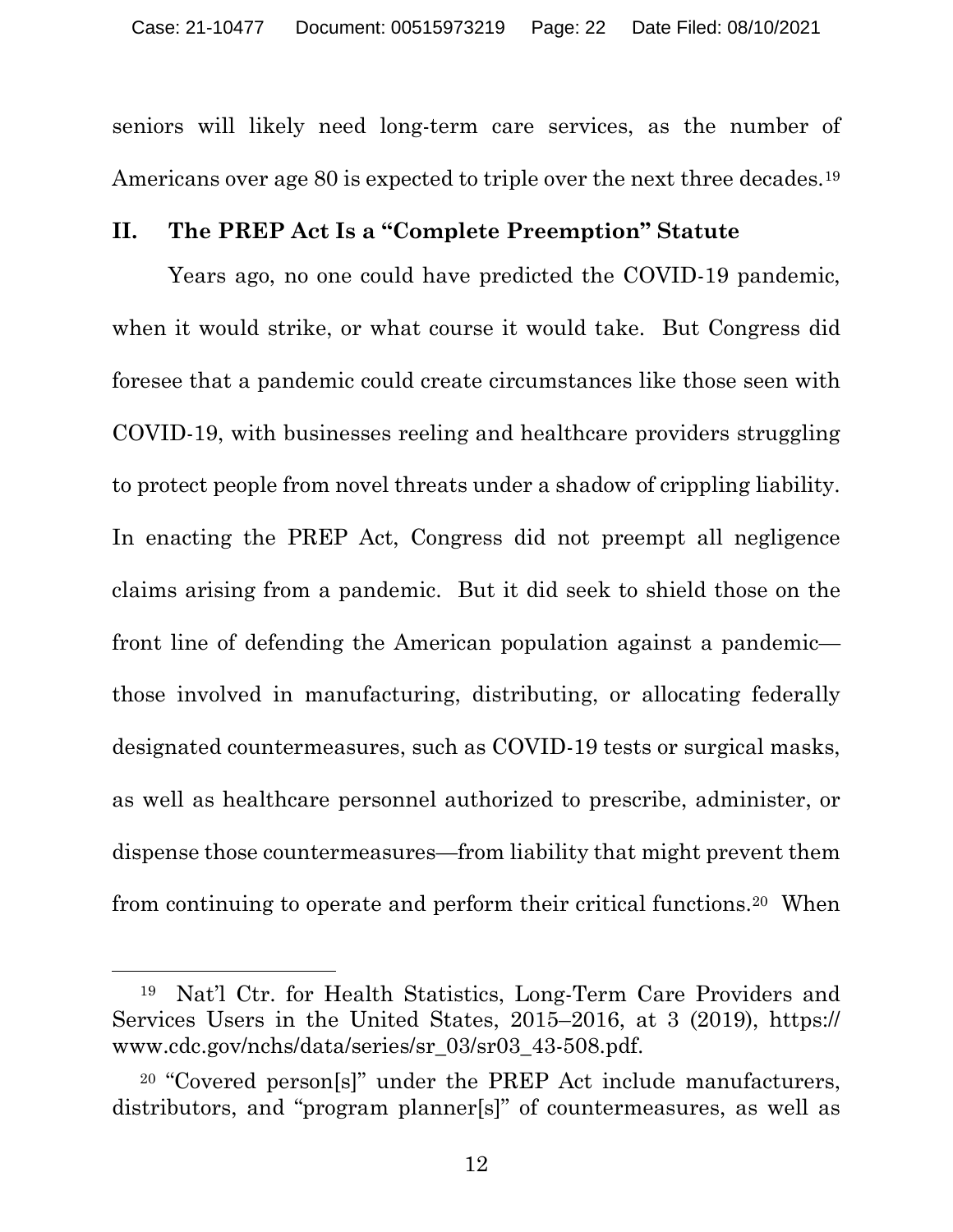those front-line responders are faced with lawsuits alleging tort liability, the Act also ensures access to a federal forum, even when plaintiffs try to plead their claims in terms of state law.

Ordinary preemption is a defense that does not give rise to federal subject-matter jurisdiction. *See Merrell Dow Pharm., Inc. v. Thompson*, 478 U.S. 804 (1986).Under the "complete preemption" doctrine, however, claims pleaded under state law are removable to federal court where a federal statute has such "unusually powerful preemptive force" that the claims are deemed to arise under federal law. *Beneficial Nat'l Bank v. Anderson*, 539 U.S. 1, 7 (2003); *GlobeRanger Corp. v. Software AG*, 691 F.3d 702, 705 (5th Cir. 2012). Both the U.S. Department of Health and Human Services and the U.S. Department of Justice have identified the PREP Act as such a "complete preemption" statute. *See* HHS, Advisory Opinion 21-01 on the PREP Act (Jan. 8, 2021) ("HHS Advisory Opinion"); Fifth Amendment to Declaration Under the PREP Act, 86 Fed. Reg. 7872,

<sup>&</sup>quot;qualified person[s] who prescribed, administered, or dispensed countermeasure[s]." 42 U.S.C. § 247d-6d(i)(2). "Program planners" are those who "supervised or administered a program with respect to the administration, dispensing, distribution, provision or use" of certain countermeasures. *Id.* § 247d-6d(i)(6). A "qualified person" is a "licensed health professional or other individual who is authorized to prescribe, administer, or dispense" such countermeasures. *Id.* § 247d-6d(i)(8).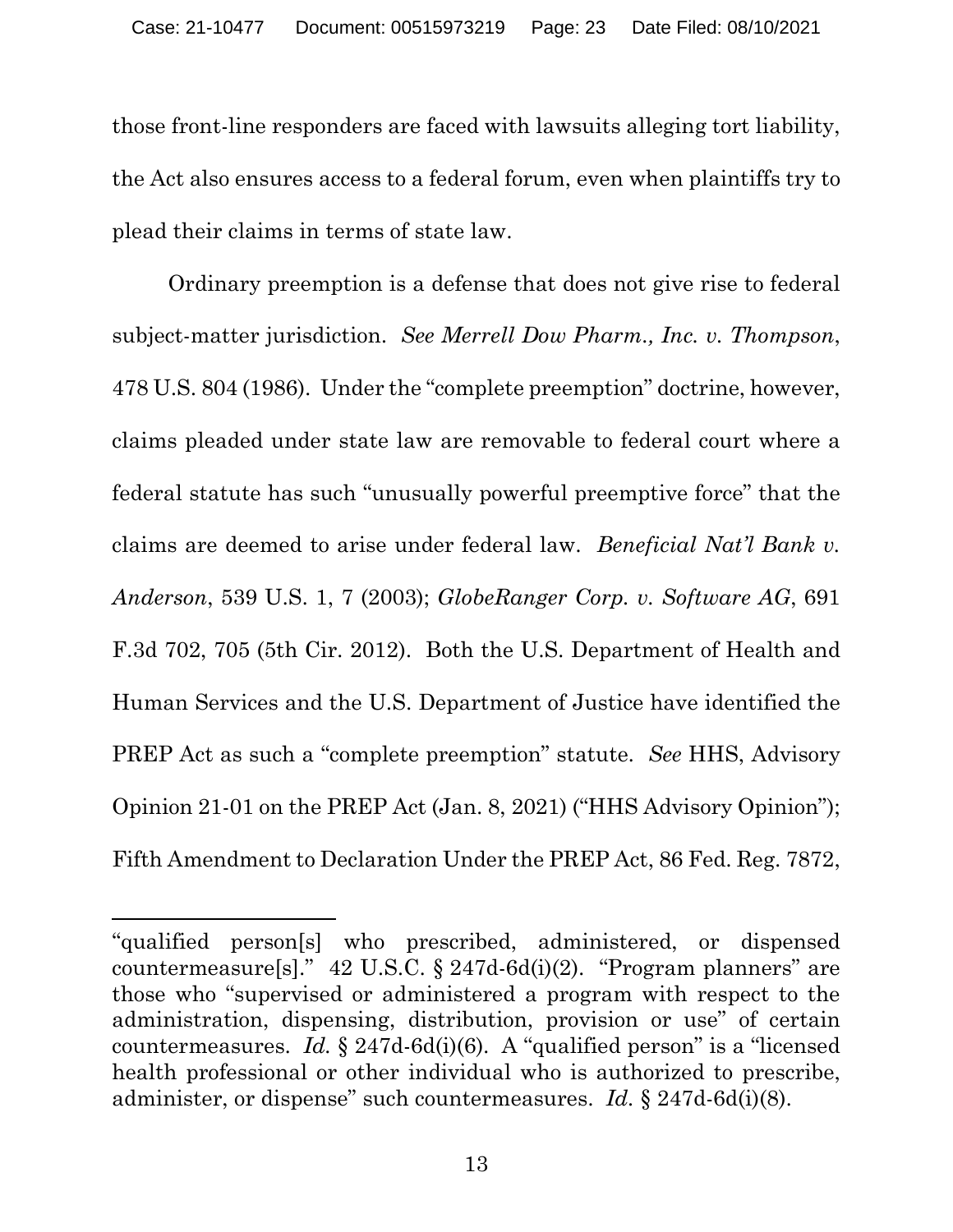7874 (Feb. 2, 2021) ("[t]he plain language of the PREP Act makes clear that there is complete preemption of state law as described above"); DOJ Statement of Interest, *Bolton v. Gallatin Ctr. for Rehab. & Healing, LLC*, No. 20-cv-00683 (M.D. Tenn. Jan. 19, 2021), ECF No. 35-1 ("DOJ Statement of Interest").The district court in this case erred in rejecting that well-supported interpretation.

# <span id="page-23-0"></span>**A. The Text, Structure, and Purpose of the PREP Act Establish That It Completely Preempts State-Law Tort Claims Within Its Scope**

Complete preemption is "jurisdictional in nature," as it confers federal jurisdiction where Congress intended to displace a state-law claim. *PCI Transp., Inc. v. Fort Worth & W. R. Co.*, 418 F.3d 535, 543 (5th Cir. 2005). That is, Congress may "so completely preempt a particular area" of law that any state-law claims within that defined area become "necessarily federal in character." *Metro. Life*, 481 U.S. at 63–64. To trigger that effect, Congress need only have (1) preempted state law in a given area and (2) "create[d] a federal remedy . . . that is exclusive." *Beneficial Nat. Bank,* 539 U.S. at 11. The PREP Act does both.

First, the Act displaces state-law tort claims within a particular area. Section 247d-6d(a) provides "immun[ity] from suit and liability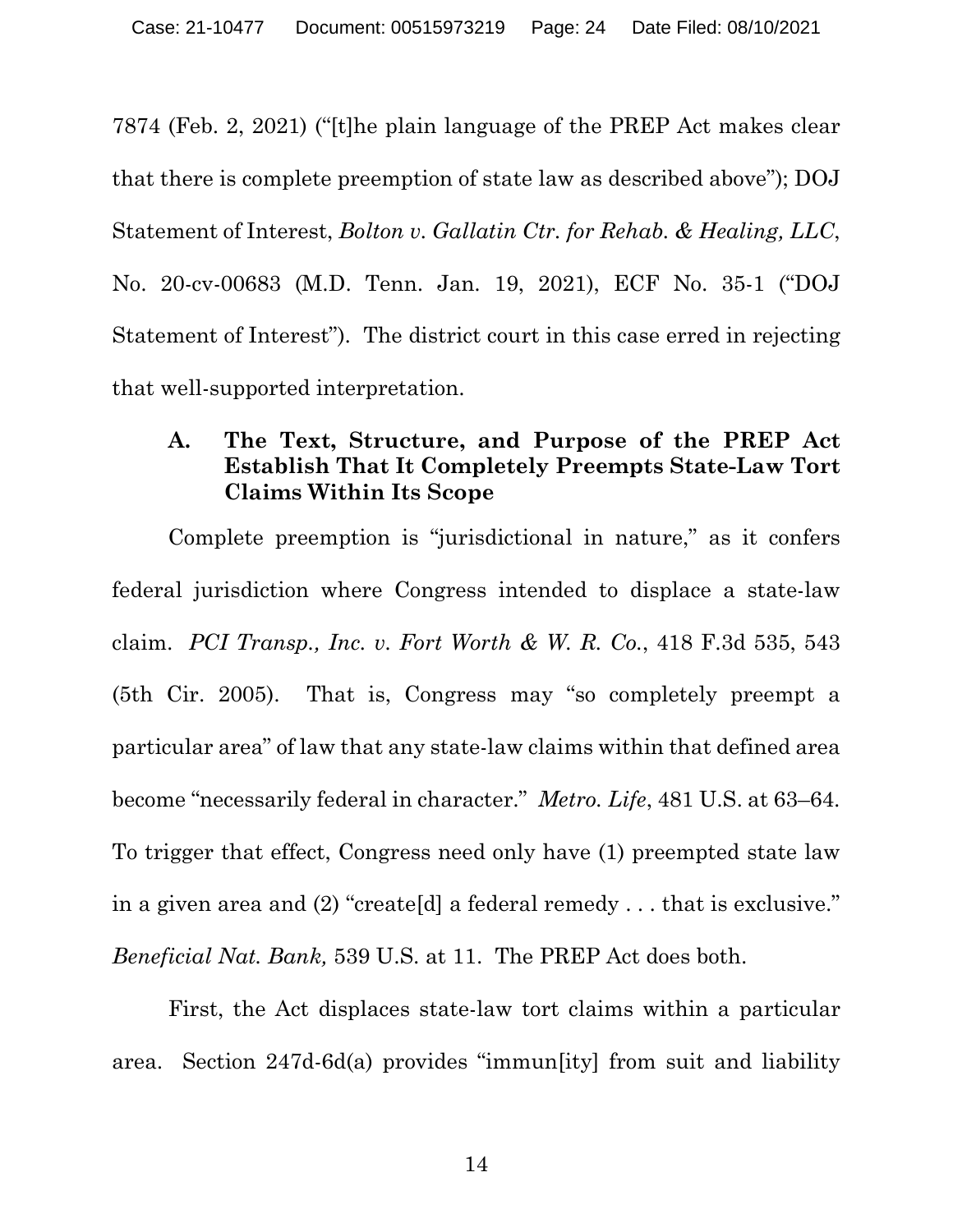under Federal and State law with respect to all claims for loss caused by, arising out of, relating to, or resulting from the administration to or the use by an individual of a covered countermeasure" if a PREP Act declaration has been issued. 42 U.S.C. § 247d-6d(a). Such a declaration may only be issued by the Secretary after "mak[ing] a determination that a disease or other health condition or other threat to health constitutes a public health emergency, or that there is a credible risk that the disease, condition, or threat may in the future constitute such an emergency." *Id.*  § 247d-6d(b)(1).

In defining that immunity, it would have been difficult for Congress to choose language with more powerful preemptive effect. In preemption cases, the Supreme Court has repeatedly recognized that the term "relating to" has a "broad common-sense meaning." *Pilot Life*, 481 U.S. at 47; *see also Metro. Life Ins. Co. v. Massachusetts*, 471 U.S. 724, 739 (1985) ("broad scope"); *Morales*, 504 U.S. at 383–84 ("deliberately expansive" and "conspicuous for its breadth") (internal quotation marks omitted). In the ERISA context, for example, a state law "relates to" a benefit plan if it has a "connection with, or reference to" such a plan. *Pilot*  Life, 481 U.S. at 47 (internal quotation marks omitted). Given Congress's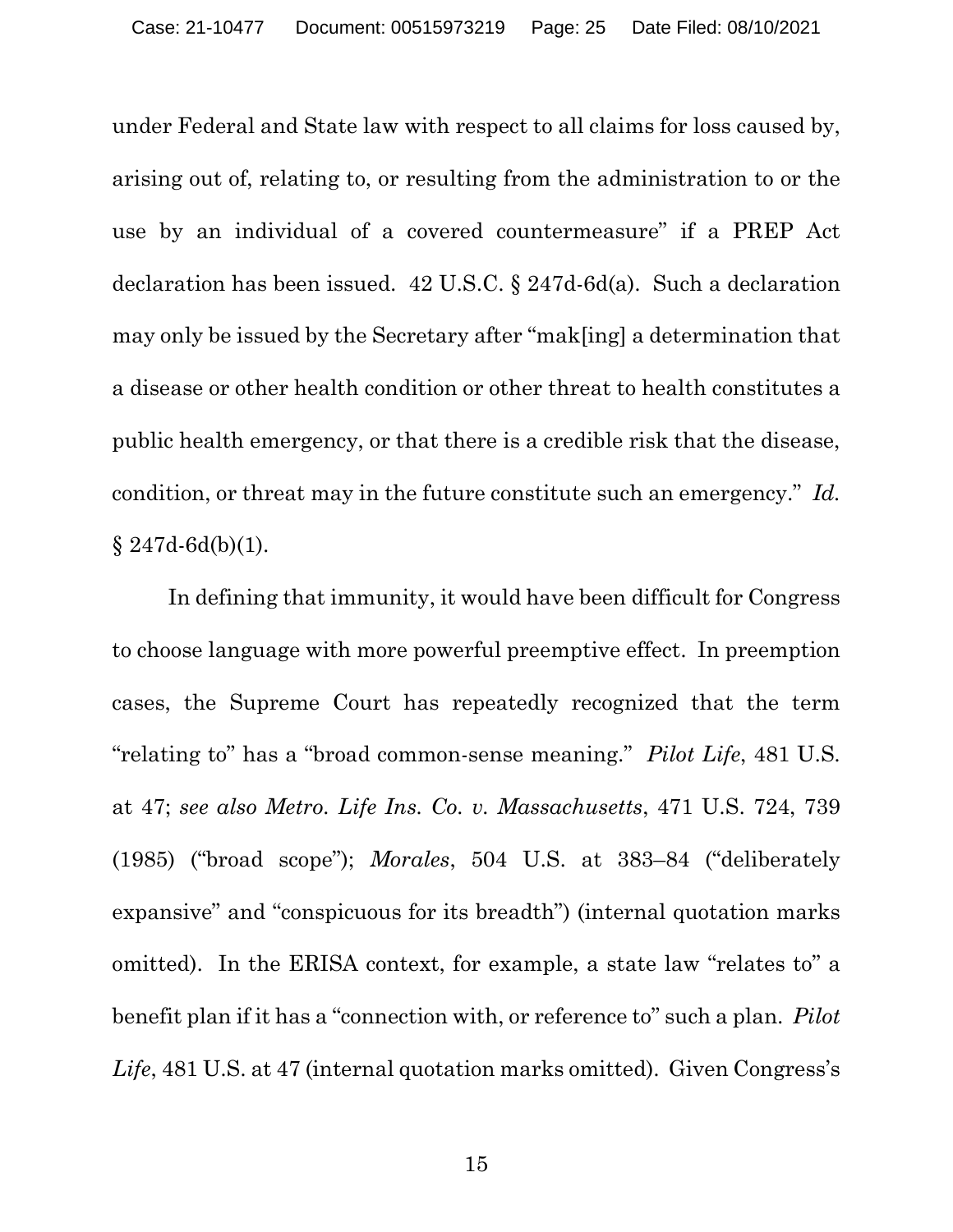use of identical language in the PREP Act, it should be given similar effect here.

The preemptive force of the PREP Act's immunity provision is magnified by the Act's express preemption clause, which provides that "no State . . . may establish, enforce, or continue in effect with respect to a covered countermeasure any provision of law or legal requirement" that is "different from, or is in conflict with, any requirement applicable under this section." 42 U.S.C. § 247d-6d(b)(8). These preempted state "requirements" include common-law tort claims, because "[a]bsent other indication, reference to a State's 'requirements' includes its common-law duties." *Riegel v. Medtronic, Inc.*, 552 U.S. 312, 324 (2008).

Second, the Act provides a substitute cause of action for claims within the preempted area. The Act creates, as the "sole exception" to the immunity conferred by subsection (a), "an exclusive Federal cause of action" for claims of willful misconduct causing death or serious injury. 42 U.S.C. § 247d-6d(d)(1). The exclusive venue for such claims is the U.S. District Court for the District of Columbia. *Id.* § 247d-6d(e)(1), (e)(5). For other claims within the scope of subsection (a), the Act also establishes a federal "Covered Countermeasure Process Fund," which is designed to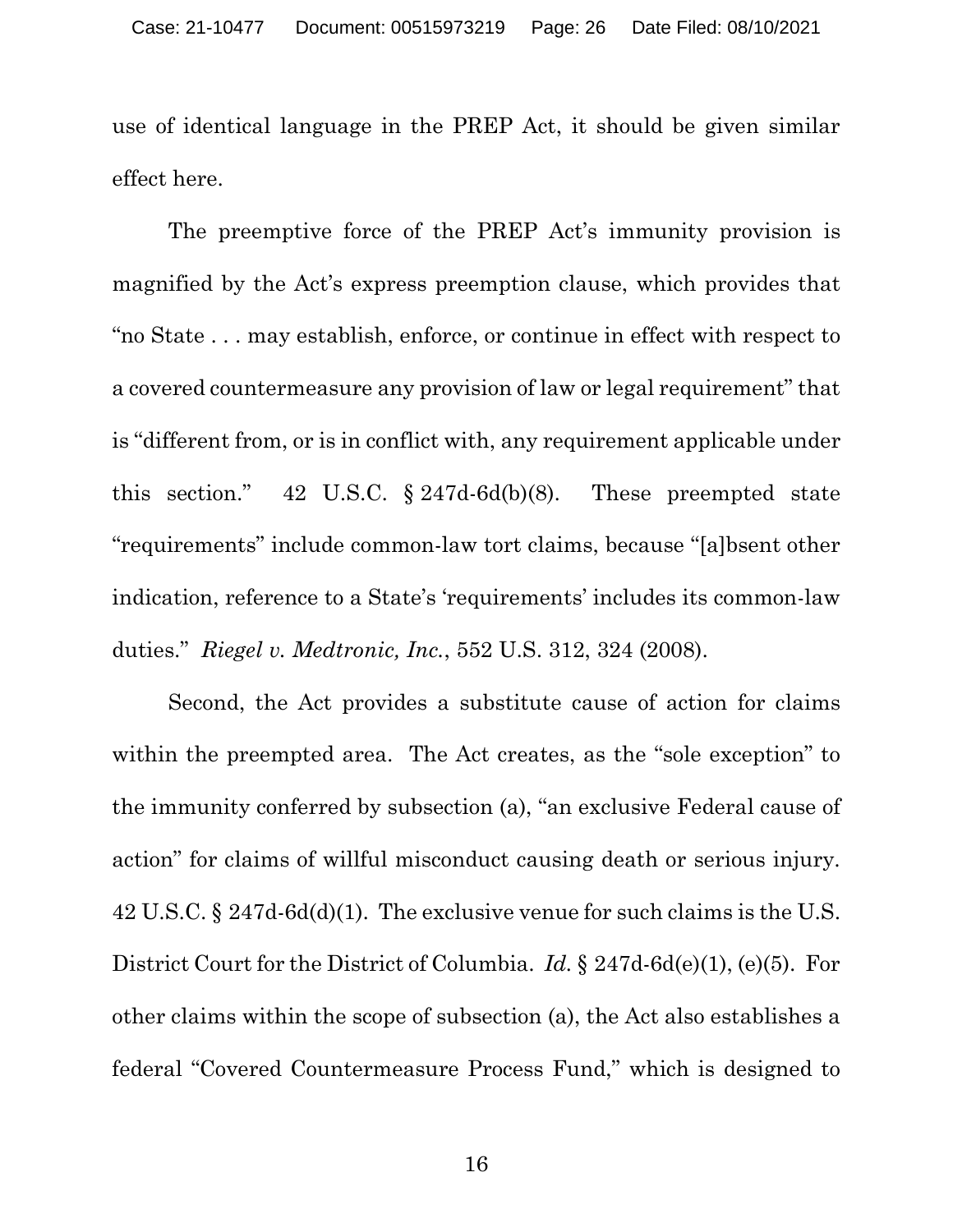provide "timely, uniform, and adequate compensation" through a no-fault claims process. *Id*. § 247d-6e(a). That federal administrative remedy, too, is "exclusive." *Id.* § 247d-6d(d)(1).

This structure, combining preemption with exclusive federal remedies, is the defining feature of a "complete preemption" statute. *See Beneficial Nat'l Bank*, 539 U.S. 1 (National Bank Act); *Avco Corp. v. Aero Lodge No. 1735, Int'l Ass'n of Machinists & Aerospace Workers*, 390 U.S. 557 (1968) (Labor Management Relations Act); *Metro. Life,* 481 U.S. 58 (ERISA); *Spear Mktg., Inc. v. BancorpSouth Bank*, 791 F.3d 586, 594 (5th Cir. 2015) (Copyright Act); *Elam v. Kansas City S. Ry. Co.*, 635 F.3d 796 (5th Cir. 2011) (Interstate Commerce Commission Termination Act); *Hoskins v. Bekins Van Lines*, 343 F.3d 769, 778 (5th Cir. 2003) (Carmack Amendment).Like these statutes, the PREP Act "supersede[s] both the substantive and the remedial provisions" of the relevant state law "and create[s] a federal remedy . . . that is exclusive." *Beneficial Nat'l Bank*, 539 U.S. at 11. And the Act likewise "set[s] forth procedures and remedies governing that cause of action." *Id.* at 8; *see id.* § 247d-6d(e) (describing remedies and detailing "procedures for suit").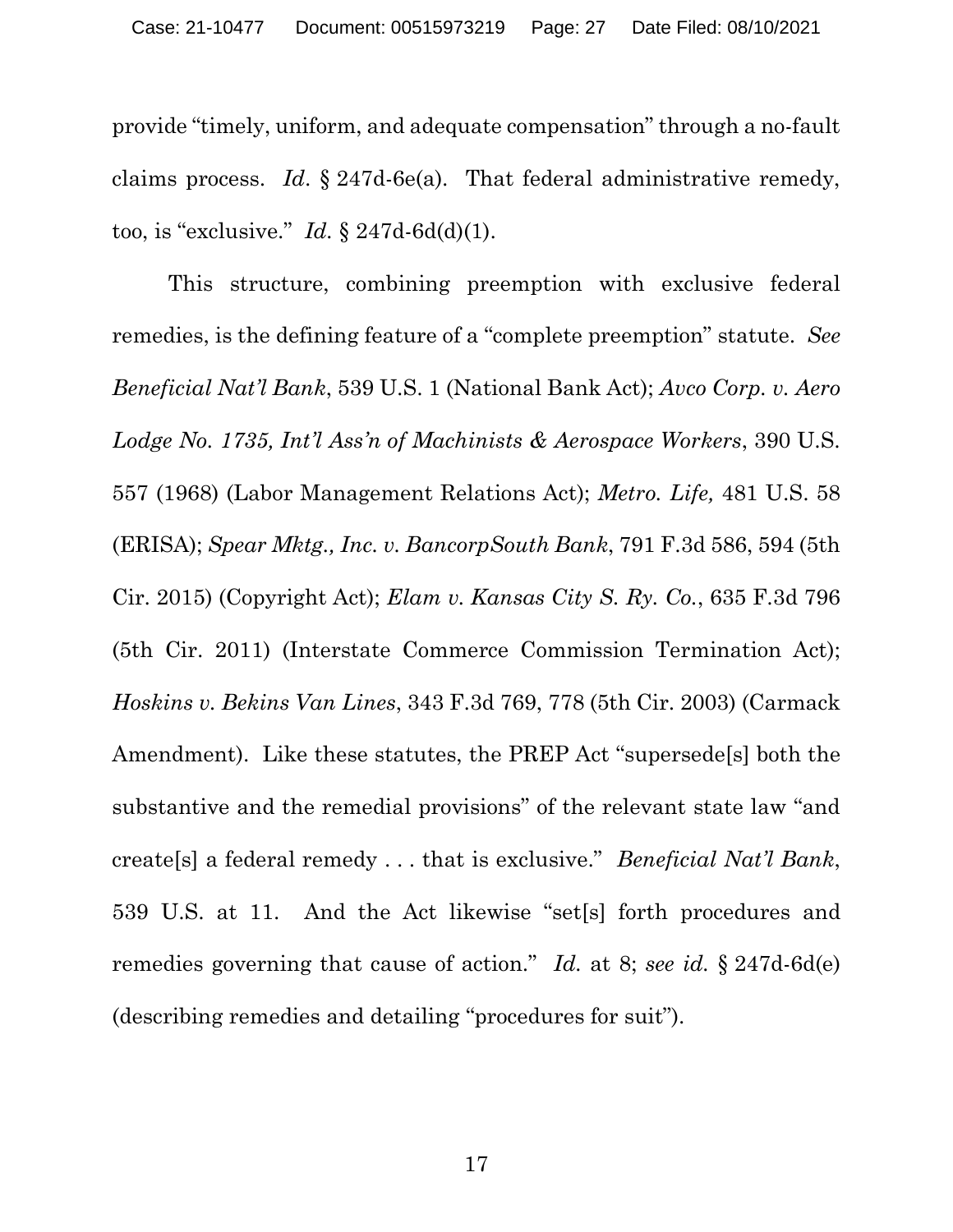Structurally, the Act bears an especially close resemblance to the Air Transportation Safety and System Stabilization Act of 2001 ("ATSSSA"), 49 U.S.C. § 40101, enacted in the wake of the September 11, 2001 terrorist attacks. The main components of the ATSSSA included immunity for the airlines, a Victim Compensation Fund to provide expedited relief, and an exclusive cause of action for damages arising out of the attacks, for which the exclusive venue was the U.S. District Court for the Southern District of New York. *See In re WTC Disaster Site*, 414 F.3d 352, 373 (2d Cir. 2005). Based on these features, which closely parallel the principal components of the PREP Act, the Second Circuit identified the ATSSSA as a "complete preemption" statute providing for removal jurisdiction. *Id.* at 373, 380 (internal quotation marks omitted); *see* Mem. 3 n.3, *Rachal v. Natchitoches Nursing & Rehab. Ctr. LLC*, No. 21-cv-00334-DCJ-JPM (W.D. La. Apr. 30, 2021), ECF No. 13 (finding analogy to ATSSSA persuasive).

Some district courts, including the court below, have attempted to distinguish the ATSSSA from the PREP Act on the ground that it provided a broader substitute cause of action. *E.g.*, *Dupervil v. Alliance Health Operations, LLC*, No. 20-CV-4042PKCPK, 2021 WL 355137, at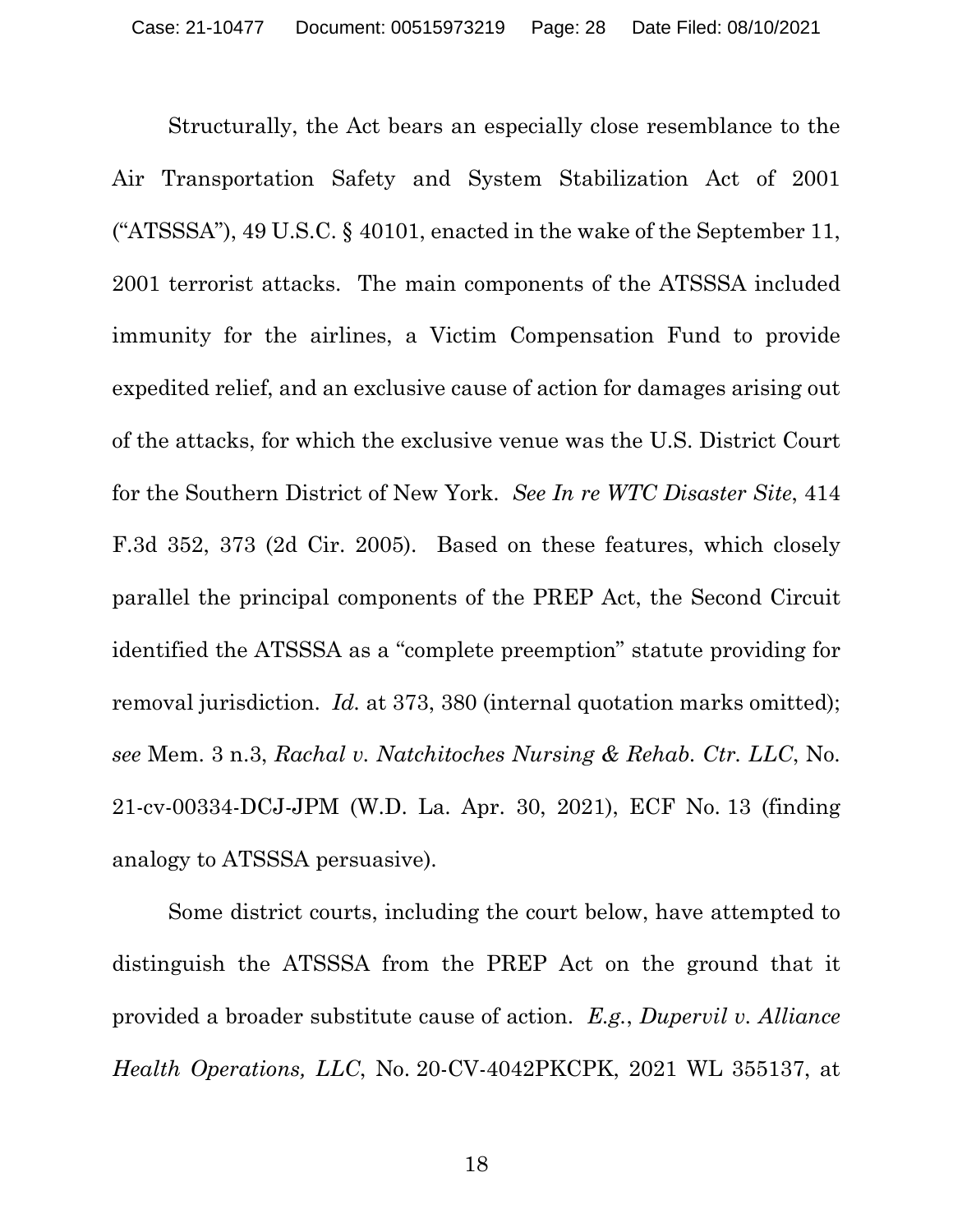\*10–11 (E.D.N.Y. Feb. 2, 2021); *accord Mitchell v. Advanced HCS, LLC,*  21-cv-155, 2021 WL 1247884, at \*4 (N.D. Tex. Apr. 5, 2021). What this approach misses, however, is that "[f]or complete preemption to operate, the federal claim need not be co-extensive with the ousted state claim." *Fayard v. Ne. Vehicle Servs., LLC*, 533 F.3d 42, 46 (1st Cir. 2008) (Boudin, J.). On the contrary, "the superseding federal scheme may be more limited or different in its scope and still completely preempt." *Id.* (citing *Caterpillar, Inc. v. Williams*, 482 U.S. 386, 391 n.4 (1987)). As the Supreme Court has explained, "[t]he nature of the relief available after jurisdiction attaches is, of course, different from the question whether there is jurisdiction to adjudicate the controversy." *Caterpillar*, 482 U.S. at 391 n.4 (quoting *Avco Corp.*, 390 U.S. at 561).

The statute's purpose reinforces the structural argument for complete preemption under the PREP Act. *See Elam*, 635 F.3d at 803 ("Congress's intent is the ultimate touchstone") (internal quotation marks omitted). Congress has delegated authority to the HHS Secretary to "lead all federal public health and medical response" to national emergencies. 42 U.S.C. § 300hh. In exercising that authority, the Secretary is responsible for ensuring the "[r]apid distribution and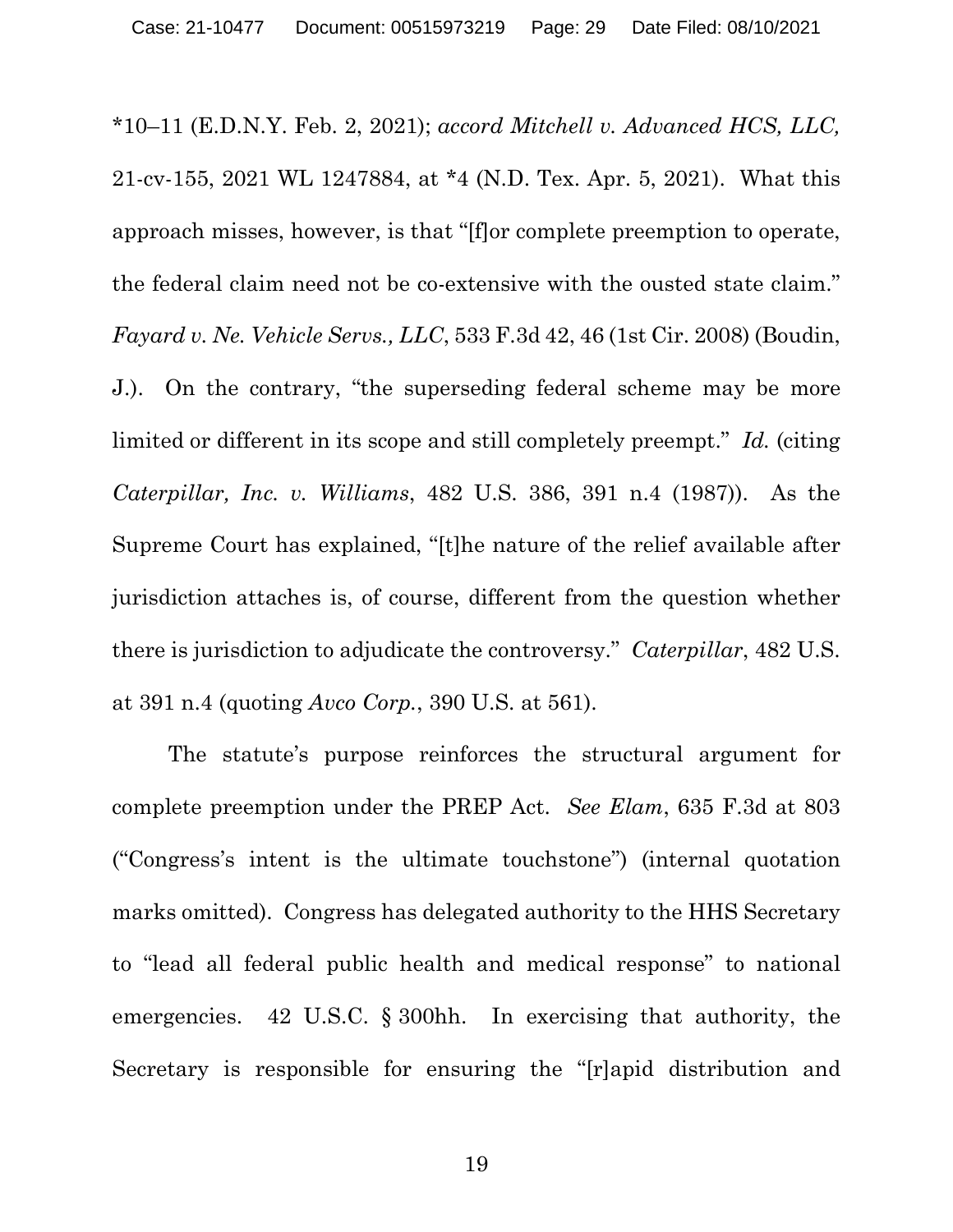administration of medical countermeasures" in response to a public health emergency. *Id*. § 300hh-1(b)(2). The PREP Act is a tool that the Secretary may use to facilitate that important task.

In public health emergencies, the government works hand in hand with private sector partners, including healthcare providers, who generally lack the protection from liability enjoyed by public officials. *See* Peggy Binzer, *The PREP Act: Liability Protection for Medical Countermeasure Development, Distribution, and Administration*, 6 Biosecurity & Bioterrorism 1 (2008); DOJ Statement of Interest 2. Enacted shortly after a different coronavirus outbreak, the SARS epidemic of 2003, the PREP Act addresses this concern by providing "targeted liability protection" for a range of pandemic response activities called for by the Secretary, including the development, distribution, and dispensing of medical countermeasures, as well as the design and administration of countermeasure policies. *See* 42 U.S.C. § 247d-6d. That immunity has proved crucial to America's integrated national response to COVID-19. For example, the lack of equivalent protections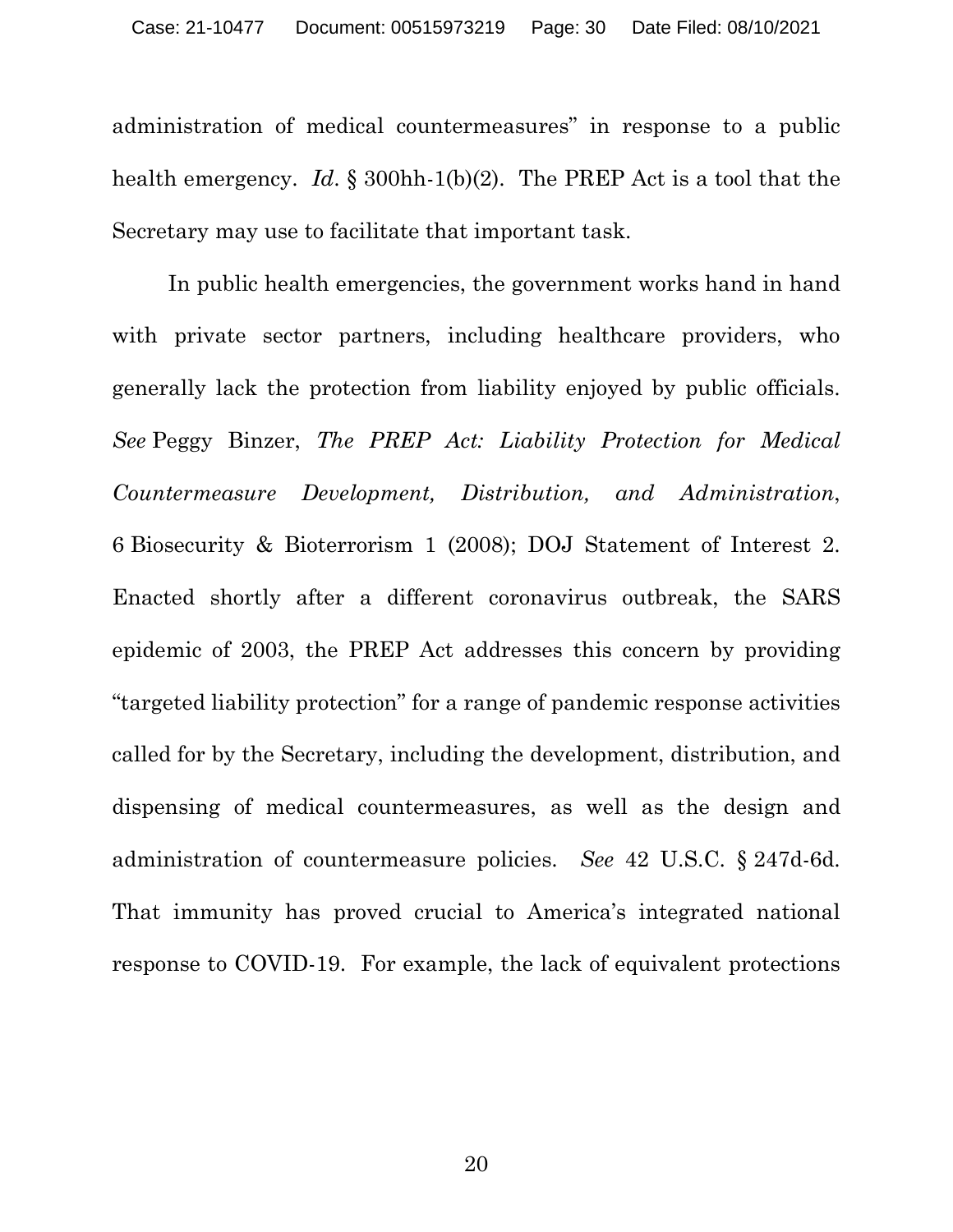in other countries has hindered the rollout of vaccines that could save untold numbers of lives.[21](#page-30-0) 

At the same time, to ensure the uniform and efficient resolution of disputes relating to countermeasures, the PREP Act establishes an exclusive federal remedial scheme. *See id* §§ 247d-6d, 247d-6e (specifically noting interest in "timely" and "uniform" adjudication). Forcing litigation over the PREP Act, including the scope of its applicability and the scope of the immunity it affords, to play out across 50 state court systems in countless counties throughout the nation would defeat Congress's purpose of ensuring uniformity and efficiency. Denying defendants the security of a federal forum in which to assert their federal right to immunity from suit would also deter businesses from taking the actions necessary for rapid deployment of countermeasures, thereby undermining one of the core purposes of the Act. *See* DOJ Statement of Interest 9. In sum, the PREP Act reflects Congress's recognition that a national emergency like COVID-19 requires a whole-of-nation response.

<span id="page-30-0"></span><sup>21</sup> *See, e.g.*, Neha Arora et al., *India, Pfizer Seek to Bridge Dispute Over Vaccine Indemnity*, Reuters (May 21, 2021), https://www.reuters.com/ business/healthcare-pharmaceuticals/india-pfizer-impasse-over-vaccineindemnity-demand-sources-2021-05-21/.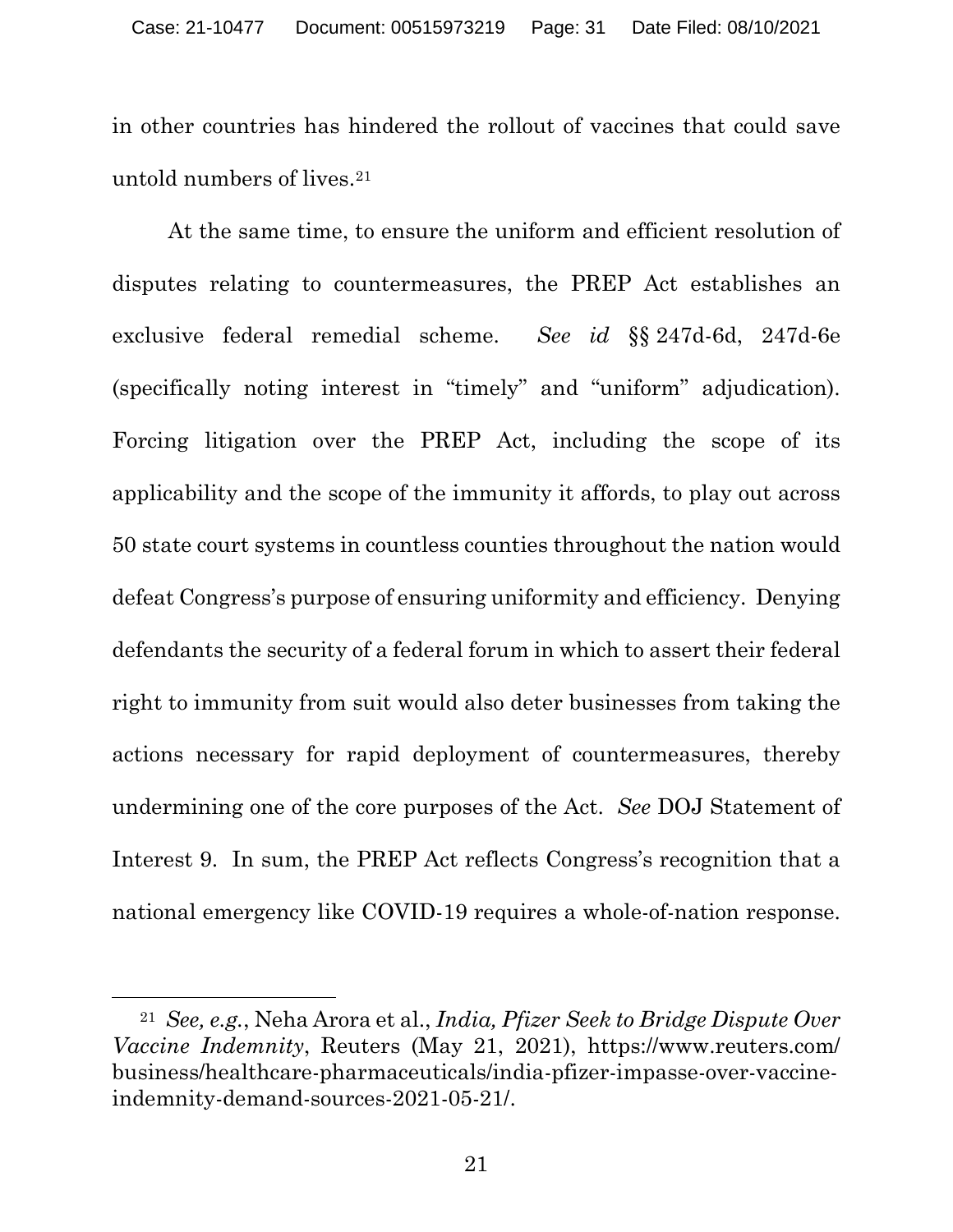And it therefore provides the Secretary with a comprehensive national regulatory tool to encourage the development of designated countermeasures, while limiting liability for loss related to the administration of such countermeasures and ensuring adjudication of such liability in a federal forum.

# <span id="page-31-0"></span>**B. Complete Preemption Under the PREP Act Encompasses Claims About Decisions Not to Use or Administer Countermeasures**

Whether the PREP Act provides for complete preemption, of course, is distinct from the question whether particular claims fall within the scope of the Act's preemptive effect. In this case, the complaint alleged that Defendants failed to implement a proper infection control program, including provision of sufficient "medical supplies." ROA.21-10477.64 ¶ 37. Although the district court did not directly address the scope of preemption, the court appeared to suggest that, where, as here, allegations are framed in terms of a defendant's "failure to act," they do not implicate the PREP Act's concern with the "administration of a drug, product or device." *Mitchell*, 2021 WL 1247884, at \*1. Such an approach would be misguided. Consistent with the Act's purpose of providing liability protection that facilitates the efficient deployment of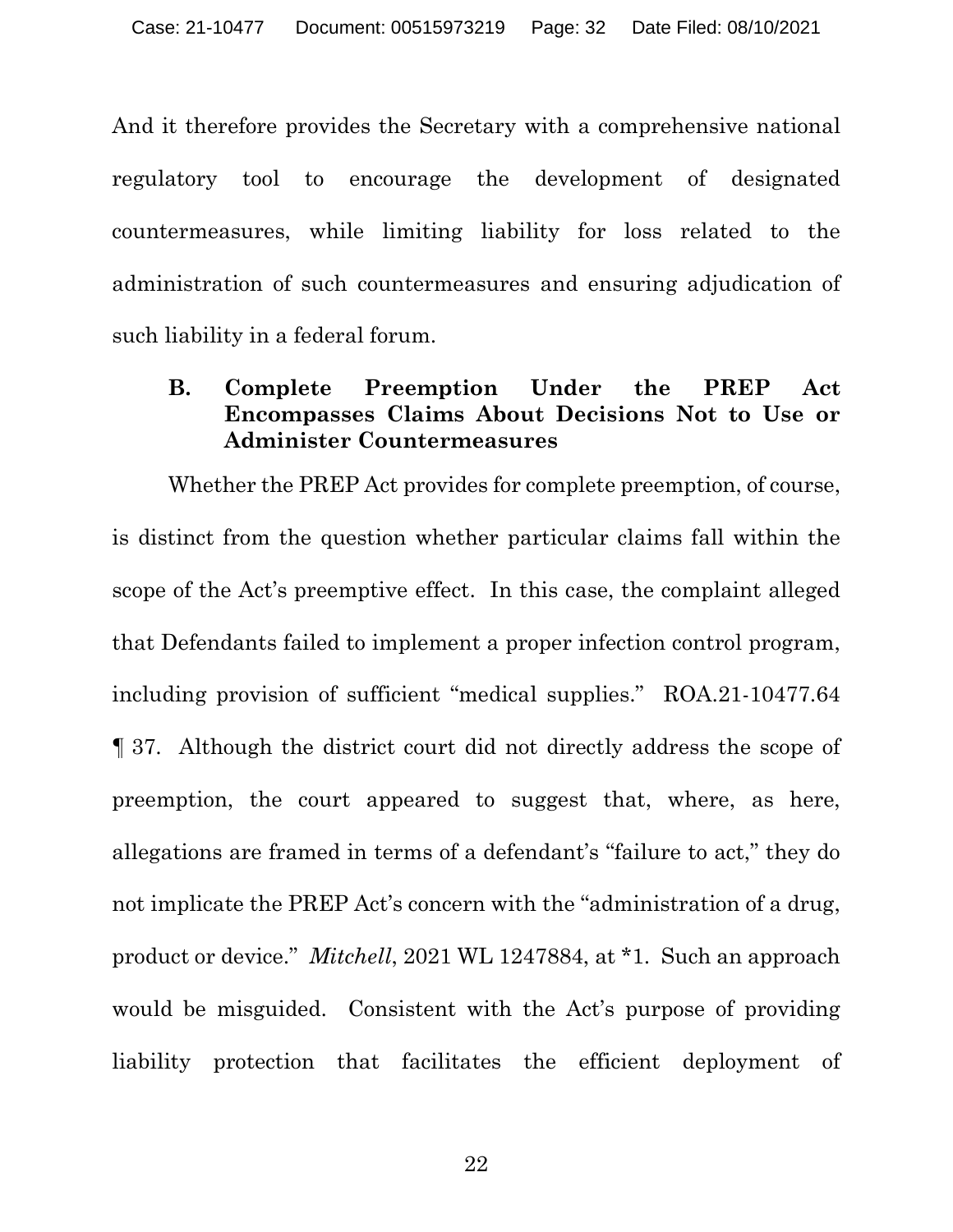countermeasures, which include certain medical supplies, the Act provides immunity not only for direct application of a countermeasure but more broadly for claims "relating to . . . the administration to or the use by an individual of a covered countermeasure." 42 U.S.C. §§ 247d-6d(a).

As the Secretary has persuasively explained, even allegations of "failure" to use a countermeasure may "relat[e] to . . . the administration to or the use" of a covered countermeasure. The Secretary's Declaration designating covered countermeasures for diagnosing, preventing, and treating COVID-19 adopted the common-sense interpretation of "administration" of a countermeasure to include not only "physical provision" of the countermeasure, but also "decisions directly relating to public and private delivery, distribution, and dispensing" of the countermeasure, as occurs in the context of a healthcare provider's administration of an infection control program directed at controlling the spread of COVID-19. Declaration Under the PREP Act for Medical Countermeasures Against COVID-19, 85 Fed. Reg. 15,198, 15,200 (Mar. 17, 2020). The Secretary has repeatedly amended this Declaration in response to changing information about the pandemic, but has never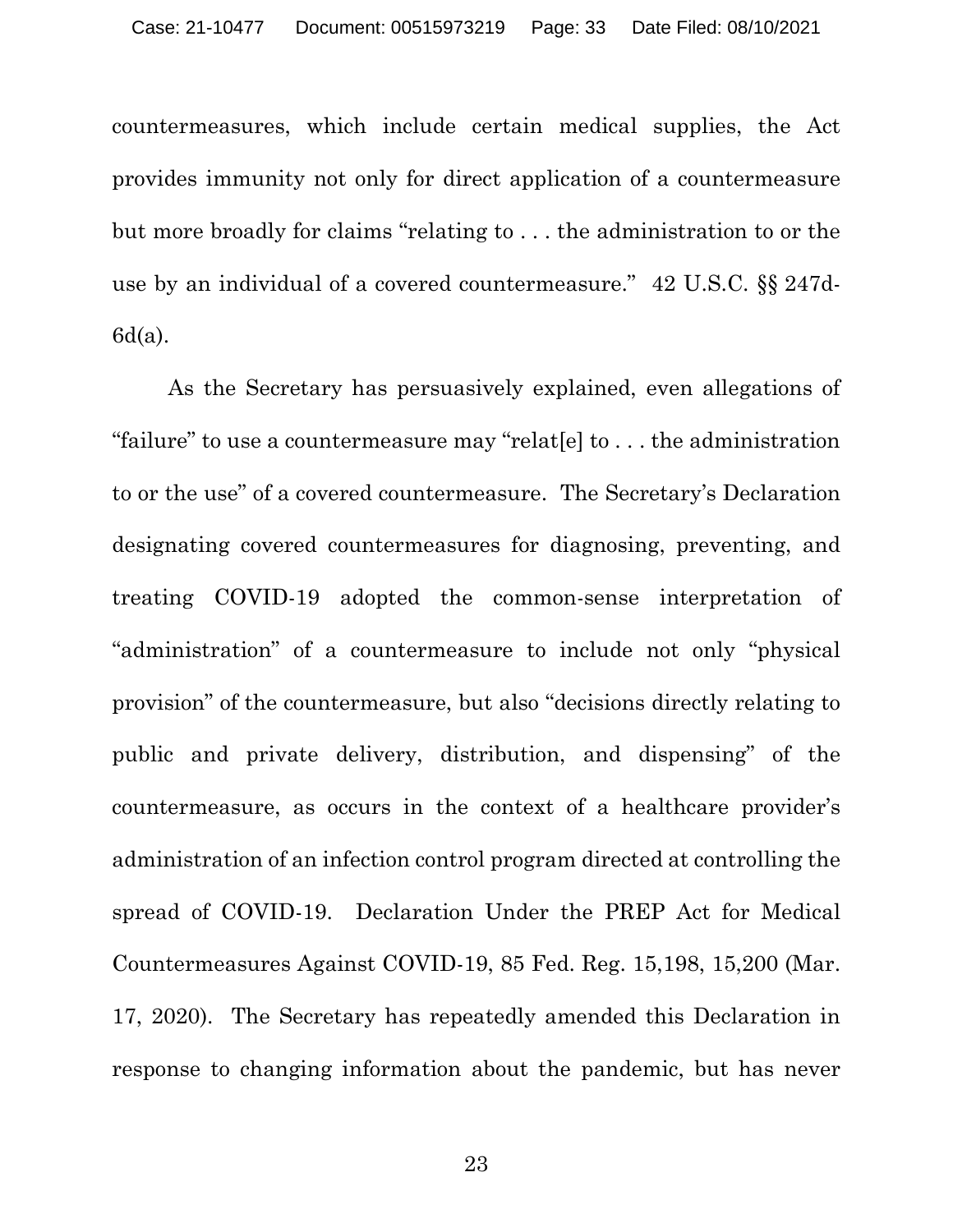altered this interpretation of the Act. *See, e.g.*, Seventh Amendment to the Declaration Under the PREP Act for Medical Countermeasures Against COVID-19, 86 Fed. Reg. 14,462 (Mar. 16, 2021).

As the Secretary has further elaborated, some recent district court decisions interpreting the Act have adopted an unduly narrow understanding of what is "relat[ed] to . . . administration." *See* HHS Advisory Opinion 3 (citing, e.g., *Lutz v. Big Blue Health Care, Inc.*, 480 F. Supp. 3d 1207, 1217 (D. Kan. 2020)); *see also* Fourth Amendment to the Declaration Under the PREP Act for Medical Countermeasures Against COVID-19, 85 Fed. Reg. 79,190, 79,192 (Dec. 9, 2020) (providing that the Declaration must be construed in accord with HHS advisory opinions). These courts take the position that the Act is categorically inapplicable to the "non-administration or non-use" of countermeasures. *See id.*; *Lyons v. Cucumber Holdings, LLC*, No. 20-cv-10571-JFW, 2021 WL 364640, at \*5 (C.D. Cal. Feb. 3, 2021) (citing cases), *appeal docketed*, No. 21-55185 (9th Cir.). But immunity extends to all claims for loss "caused by, arising out of, *relating to*, or resulting from the administration to or the use" of a covered countermeasure. 42 U.S.C.  $\S 247d-6d(a)(1)$  (emphasis added). We should assume that "relating to"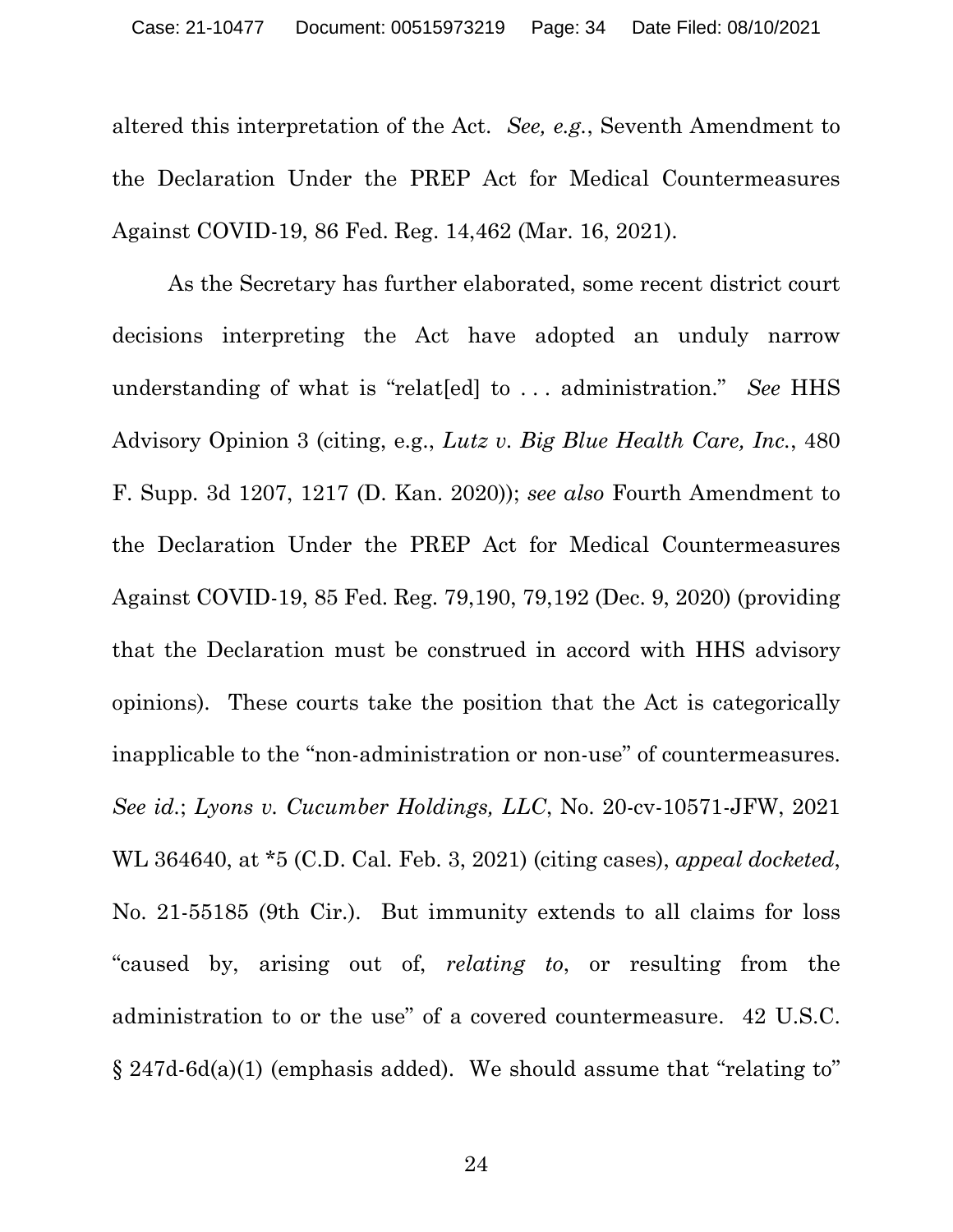has some meaning, *see Duncan v. Walker*, 533 U.S. 167, 174 (2001) (canon against surplusage), and courts have long recognized that "the ordinary meaning of ['relating to'] is a broad one." *Morales,* 504 U.S. at 383.

Thus, claims stemming from "prioritization or purposeful allocation" of countermeasures "relat[e] to . . . the administration" of such countermeasures. HHS Advisory Opinion 3. Indeed, it is entirely predictable that in the rollout of countermeasures to a national public health emergency, difficult allocation decisions will need to be made. Countermeasures may have just been developed or produced or may previously have been produced only at levels insufficient to meet the demands of the national emergency. If claims about purposeful allocation of countermeasures are not covered, businesses and individuals would be dissuaded from working on the front lines to fight a pandemic—the exact opposite result from Congress's goal.

District courts must accordingly scrutinize plaintiffs' allegations carefully, and order jurisdictional discovery if appropriate, rather than simply assuming that the PREP Act has no bearing on alleged "inaction." As HHS has observed, an infection-control program like the one administered by Defendants "inherently involves the allocation of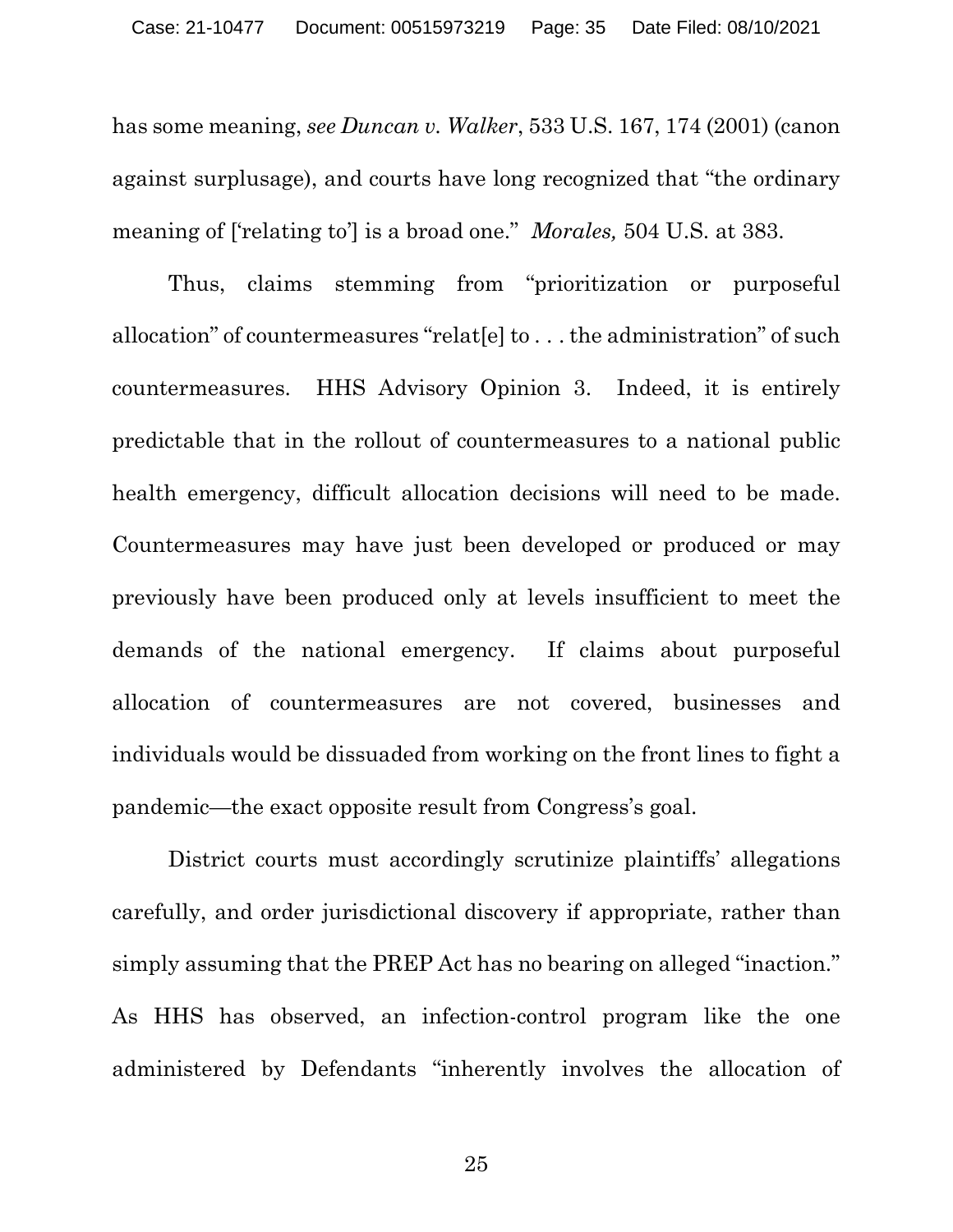resources" and "when those resources are scarce, some individuals are going to be denied access to them." HHS Advisory Opinion 4. That type of decisionmaking is "expressly covered by the PREP Act," however adept plaintiffs may be at "fashioning their pleadings." *Id.* The PREP Act is far too important to permit plaintiffs to plead around it so easily.

# **CONCLUSION**

<span id="page-35-0"></span>For the reasons set forth above, this Court should reverse.

Respectfully submitted,

Daryl Joseffer Jennifer B. Dickey U.S. CHAMBER LITIGATION CENTER 1615 H Street NW Washington, DC 20062

*Counsel for the Chamber of Commerce of the United States of America*

Leonard A. Nelson AMERICAN MEDICAL ASSOCIATION Office of General Counsel 330 N. Wabash Avenue Chicago, IL 60611

*Counsel for American Medical Association and Texas Medical Association*

*s/Jeffrey S. Bucholtz* Jeffrey S. Bucholtz Alexander Kazam KING & SPALDING LLP

1700 Pennsylvania Avenue NW Washington, DC 20006 (202) 737-0500 jbucholtz@kslaw.com

Geoffrey M. Drake KING & SPALDING LLP 1180 Peachtree Street NE Atlanta, GA 30309 (404) 572-4600

*Counsel for the Chamber of Commerce of the United States of America and American Hospital Association*

August 10, 2021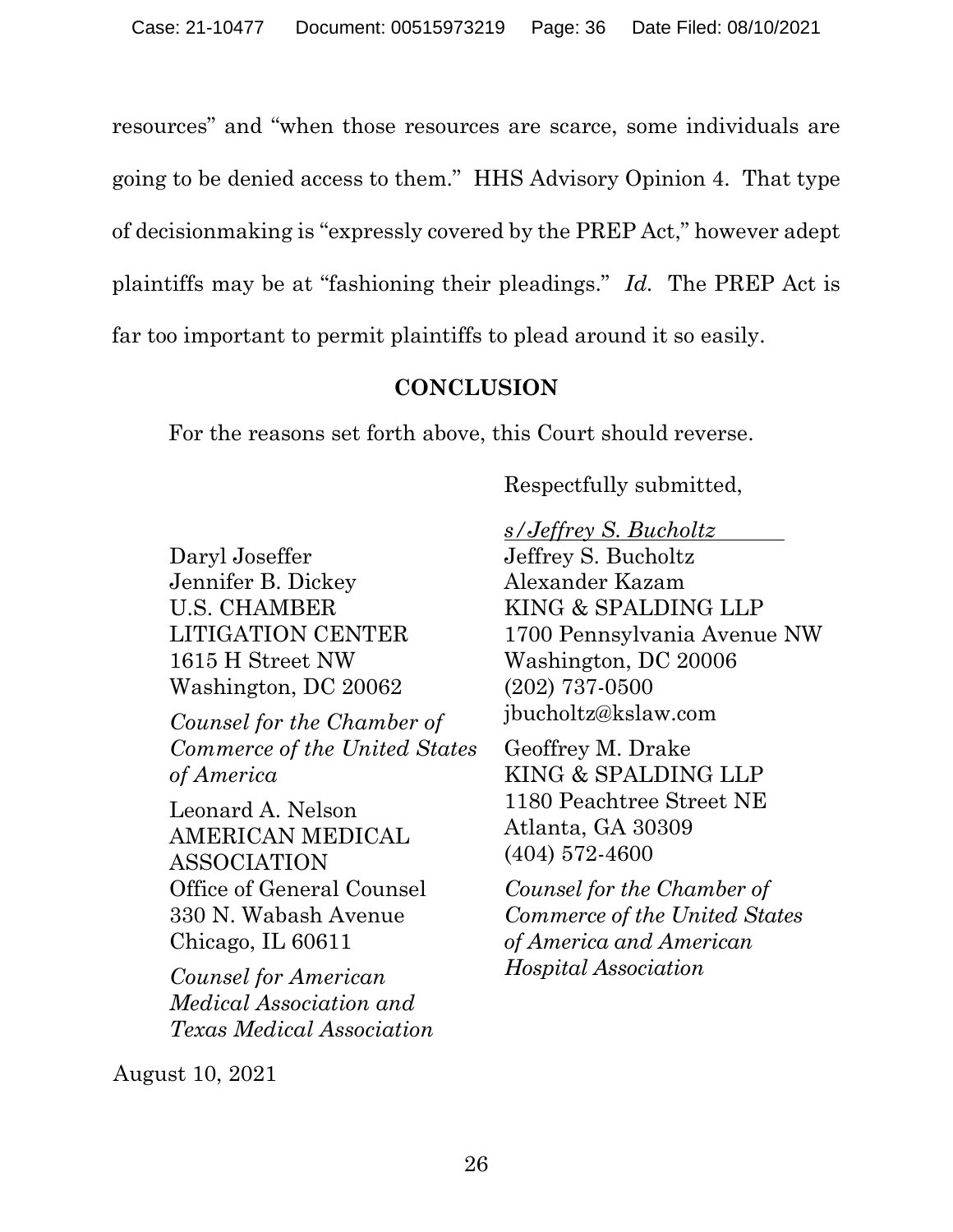### **CERTIFICATE OF SERVICE**

<span id="page-36-0"></span>I certify that on August 10, 2021, I caused the foregoing amicus brief to be filed with the Court electronically using the CM/ECF system, which will send a notification upon the following CM/ECF users:

| Nichol L. Bunn | Email: nichol.bunn@lewisbrisbois.com   |
|----------------|----------------------------------------|
| Paul J. Downey | Email: paul@clinesmithfirm.com         |
| Sean Higgins   | Email: sean.higgins@lewisbrisbois.com  |
| Lann McIntyre  | Email: lann.mcintyre@lewisbrisbois.com |
| Jacob Runyon   | Email: jacob@clinesmithfirm.com        |

I further certify that (1) required privacy redactions have been made, 5th Cir. R. 25.2.13; (2) the electronic submission is an exact copy of the paper document, 5th Cir. R. 25.2.1; and (3) the document has been scanned with the most recent version of McAfee VirusScan and is free of viruses.

> *s/Jeffrey S. Bucholtz* Jeffrey S. Bucholtz